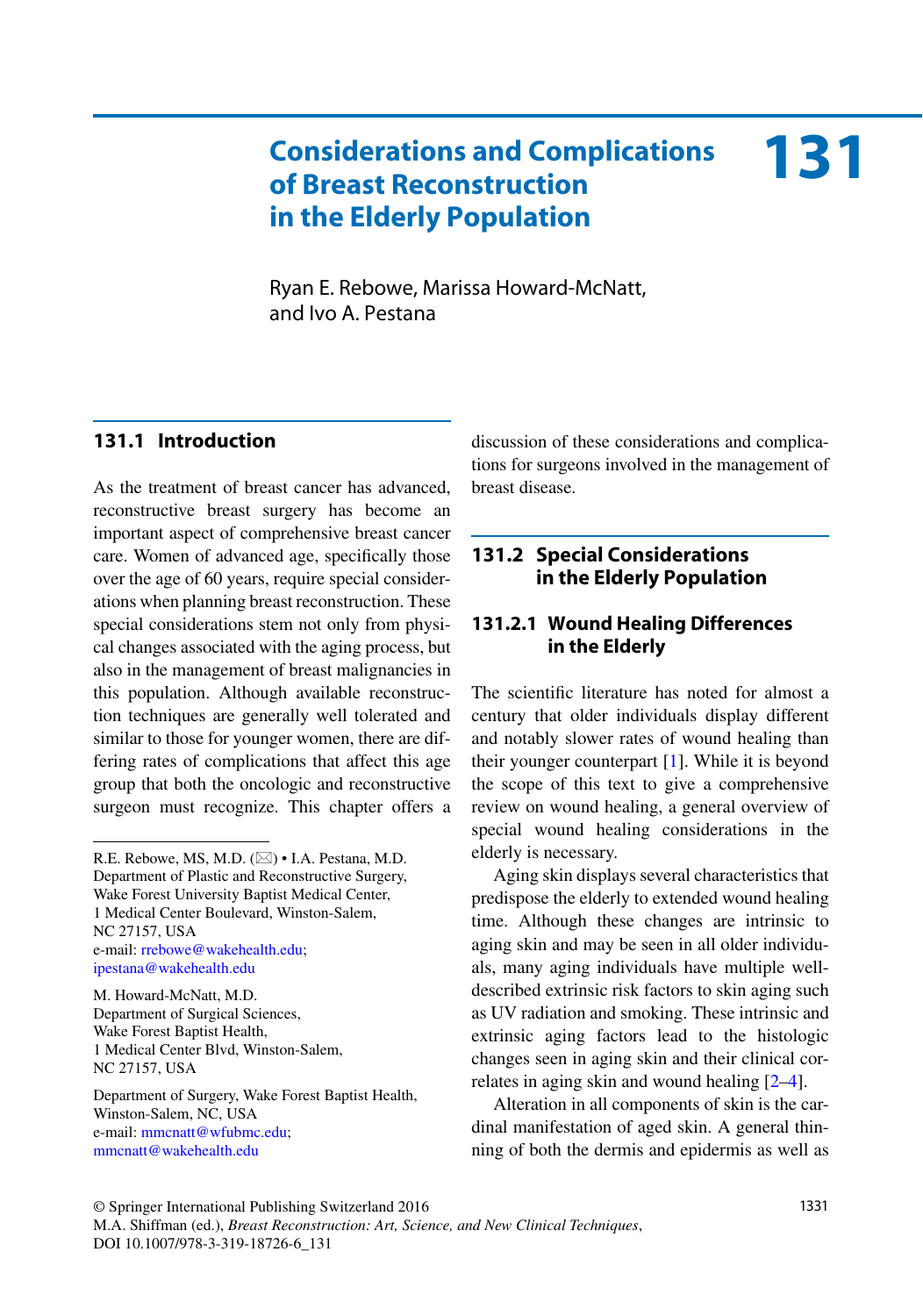| Major stages of wound healing |                                                  |                                      |                                                     |  |
|-------------------------------|--------------------------------------------------|--------------------------------------|-----------------------------------------------------|--|
|                               | Inflammation                                     | Proliferation                        | Remodeling                                          |  |
| Day in wound healing          | $1 - 3$                                          | $3 - 14$                             | 14 days to 2 years                                  |  |
| Major cells                   | Neutrophils, Macrophages, Lymphoctes             | <b>Fibroblasts</b>                   | Fibroblasts                                         |  |
| Cytokines, growth factors     | PDGF, TNF- $\alpha$ , TNF- $\beta$ , IL-1, IL-2  | FGF, EGF, VEGF                       | Matrix Metallo protel nases                         |  |
| Steps of wound healing        | Coagulation and Hemostasis                       | Angiogenesis                         | Replacement of type III collagen by type I collagen |  |
|                               | Coagulation and Hemostasis                       | Granulation tissue formation         | Cross linking of new collagen fibrils               |  |
|                               | Subsequent removal of clot by phagocytic cells   | Wound contracture                    | Regression of capillaries from scar                 |  |
|                               | Removal of bacteria and foreign material         | Generation of collagen and ECM       | Further wound contracture                           |  |
|                               | Secretion of chemosttractants and growth factors | Epithelial ingrowth from wound edges | Completion of epithelialization                     |  |

 **Fig. 131.1** Stages of wound healing and the cells, cytokines, growth factors, and steps associated with each stage

flattening of the dermo-epidermal junction can give the skin a thin, weak character. There is also a marked decrease in other skin cellular components such as macrophages, fibroblasts, and Langerhans cells. Likewise, there is a reduction in extracellular matrix components such as collagen, elastin, and glycosaminoglycans. Microcirculation is also impaired in the aging skin, with an overall reduction in capillary number and an increase in capillary disorganization. Lastly, there is a decline in the number of dermal appendages with age, including sebaceous glands, sweat glands, and apocrine glands.

 Each of these skin components is also affected by some degree of functional decline. Epidermal keratinocytes display a decrease in mitotic activity, a decreased propensity to migrate, and an increase in the duration of the cell cycle. While collagen and elastin show a decline in overall amount, their fibrils also become more disorganized leading to decreased function. Even the dermal appendages do not function as well in the elderly, producing less sweat and lipids necessary for maintenance of skin moisture. Notably, there has been extensive research into the dysfunction of macrophages and lymphocyte cytokines in the aging population. Not only have these cells, regarded as the most important in the wound healing process, been shown to be impaired in the aging population, but murine models of wound healing have also shown different expressions of circulating cytokines in the elderly  $[5-7]$ .

 The reconstructive surgeon can extrapolate this information to determine how these changes may disturb the three major stages of wound healing: Inflammation, Proliferation, and Remodeling (Fig. 131.1) [8]. Impaired macrophage and Langerhans cell function can delay or prevent the inflammatory phase of wound healing. With poor circulation and limited delivery of critical cellular

and non-cellular mediators of the wound healing cascade, wound healing may fail to initiate. Clinically, these changes manifest as problems very familiar to the plastic and reconstructive surgeon, such as the chronic ulceration seen in many lower extremity wounds. Older individuals may also experience skin sloughing, superficial skin necrosis, osteomyelitis, soft tissue infection, or other clinical problems  $[9-11]$ .

 The Proliferation phase of wound healing can be the most affected stage in older individuals. The formation of granulation tissue is an important part of this stage of wound healing. Altered angiogenesis, decreased fibroblast number and proliferation, and an excess of matrix metalloproteinases manifests as delayed granulation tissue formation and wound healing. Likewise, problems with keratinocyte proliferation and migration have lead many clinicians to note a tendency for delayed re-epithelialization of an adequate wound bed  $[12]$ . These processes overall tend to constitute a delay in the wound healing process. Healthy older individuals will still completely heal their wounds as younger individuals, but only at a slightly reduced rate [13].

### **131.2.2 Body Mass Index (BMI) Differences in the Elderly**

 Breast reconstruction in the aging population is significantly affected by the increased body mass index (BMI) of the elderly. While it has been noted that most individuals have an increase in BMI with age, recent obesity trends in the Western world have shown an alarming increase in BMI overall  $[14-16]$ . This trend has significant impact on older women seeking breast reconstruction.

 Obesity is accompanied by a specialized collection of comorbidities in addition to those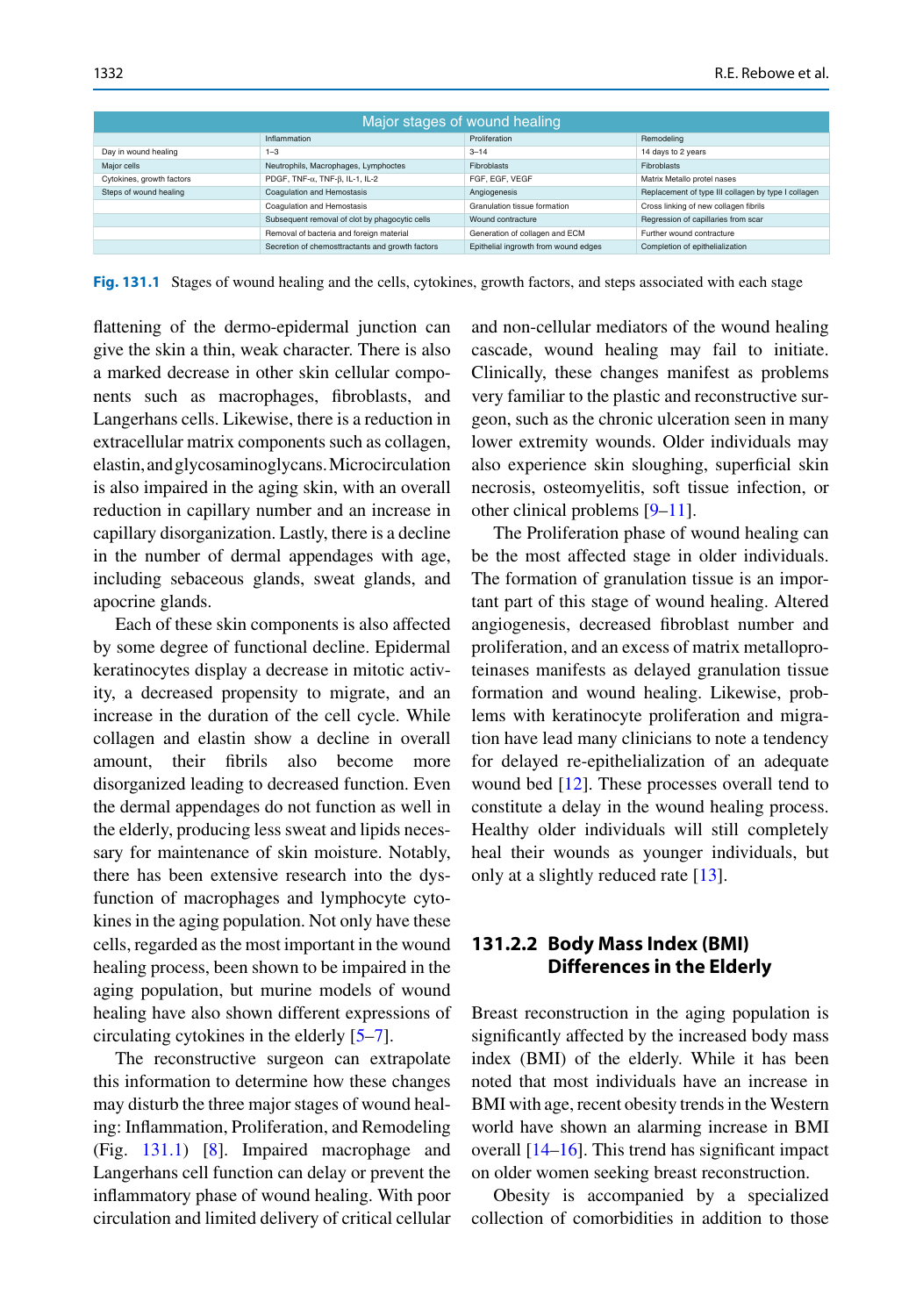already known to affect an older patient population. Hypercholesterolemia, hypertension, increased insulin resistance, an increase in cardiovascular risk, and peripheral vascular disease are well-known sequelae of obesity and metabolic syndrome  $[17]$ . These systemic effects of obesity create a well-established rise in surgical morbidity and mortality among those patients with a higher BMI. Breast reconstruction surgery has not been immune to these effects, as increased BMI has been shown to increase the risk of infection, prolonged hospital stay, and graft or prosthesis loss  $[18]$ . Furthermore, obesity has been shown to increase re-operation rates and medical complications, including venous thromboembolism (VTE). For instance, class I (BMI 30–34.9 kg/m<sup>2</sup>), class II (BMI 35–39.9 kg/m<sup>2</sup>), and class III (BMI  $>40.0 \text{ kg/m}^2$ ) obesity have been shown to be independent risk factors for VTE or pulmonary embolus (PE) at odds ratios (OR) of 2.20, 1.60, and 2.88 respectively. Obesity has similarly been linked to be an independent risk factor for readmission following plastic surgery procedures at an odds ratio of 1.2 compared to the general population  $[19, 20]$ .

 Of note, many studies have shown obesity to be a significant risk factor for implant-based reconstruction and autologous reconstruction, with autologous reconstruction showing a lower rate of reconstructive loss in comparison  $[21-24]$ . Despite this rise in surgical morbidity, both implant based and autologous breast reconstruction in the obese population is generally well tolerated.

 A recent meta-analysis by Schaverien et al.  $[25]$  that included over 3,700 patients undergoing autologous free tissue transfer breast reconstruction, obese patients were indeed found to have a higher overall complication rate, with an odds ratio of 2.77 when compared to their non-obese counterparts. However, significant complications only occurred at an alarming rate in those with class III obesity as defined above, leading the authors to conclude that autologous free tissue transfer was generally safe but should be avoided in patients with a BMI greater than 40  $\text{kg/m}^2$ . Similarly, Chang et al.  $[26]$  evaluated 936 free transverse rectus abdominis myocutaneous (fTRAM) breast reconstructions in 718 patients and found obese patients to be at increased risk

when compared to their non-obese counterparts for overall flap complications (39.1 % vs 20.4 %) and overall donor site complications (19.8 % vs 11.1 %). These included flap loss  $(1.9\% \text{ vs } 0\%),$ mastectomy flap necrosis (15.1 % vs 6.6 %), abdominal bulge  $(5.2 \% \text{ vs } 1.8 \%)$ , and hernia (4.3 % vs 1.6 %). The authors concluded that the vast majority of obese patients undergo successful reconstructions and that surgery should still be offered to this patient population as long as the surgeon and the patient are aware of the increased propensity for complication.

 Obese patients are at increased risk for implant complications. McCarthy et al. [24] described 1,170 expander/implant based reconstructions in 884 women. They found that obese patients to be almost twice as likely to experience a complication from implant based reconstruction as non- obese patients (OR 1.8). The same study found those over the age of 60 over twice as likely to have a complication (OR 2.5). Completing their analysis, though, the authors concluded that obesity was a risk factor for reconstructive failure using an implant  $(OR 6.9)$  while age was not a significant risk factor for implant failure (OR 3.3). A more recent study by Fischer et al.  $[21]$  corroborates those findings. They found that patients with class II or class III obesity were at greater risk for early implant failure, with an odds ratio of 3.17 and 2.41 when compared to non- obese patients. It is also worth mentioning here that this group determined that age greater than 55 was an independent risk factor for implant based reconstruction failure (OR 1.66).

 Due to the increased risk of surgical morbidity associated with obesity, careful patient selection is paramount. When planning breast reconstruction in this patient population, special consideration should be given not only to patient preference, but also to operative time, hospital stay, and total number of planned reconstructive procedures.

### **131.2.3 Incidence of Medical Comorbidities in the Elderly**

 It is well established that as age increases, incidence of morbidity and mortality increases. In fact, age has been proven to be a risk factor for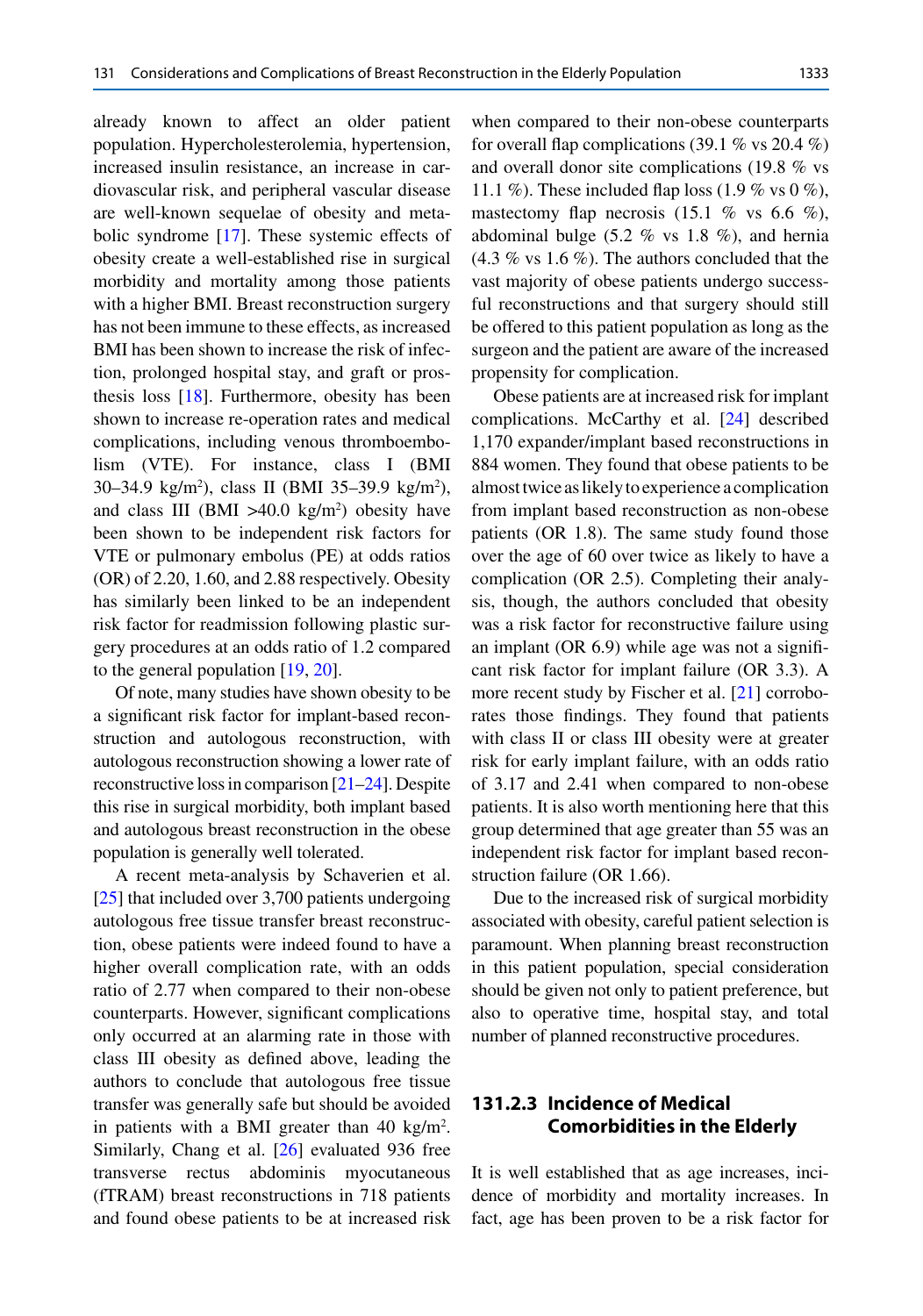| ASA class       | <b>Definition</b>                                                                           |
|-----------------|---------------------------------------------------------------------------------------------|
| Class I         | A normally healthy patient                                                                  |
| Class II        | A patient with mild systemic disease                                                        |
| Class III       | A patient with systemic disease that is not incapacitating                                  |
| <b>Class IV</b> | A patient with an incapacitating systemic disease that is a<br>constant threat to life      |
| <b>Class V</b>  | A moribund patient who is not expected to survive for 24<br>hours with or without operation |

Fig. 131.2 American Society of Anesthesiologists (ASA) classification system

increased morbidity and mortality independent of the risk of other diseases  $[27-29]$ . Many surgeons view such generalizations as reasons to deny an elderly patient a procedure that may ultimately be of great benefit. As with all patient populations though, patient selection is key. It is worth noting that, based on several factors, those patients presenting for breast reconstruction are often considered low risk surgical candidates, despite their age.

 The elective nature of reconstructive breast surgery lends itself to medically optimized patients. Emergency surgery portends a higher rate of complications in general, but has been shown to be especially morbid in the advanced age population  $[30-32]$ . While the oncologic portion of the breast removal process begins soon after diagnosis, it is rarely, if ever, a truly emergent situation. This allows time to assess patient comorbidities, stratify risk of surgery, and develop an appropriate operative and anesthetic plan. Other factors inherent in the nature of breast reconstruction, such as generally minimal blood loss and the lack of body cavity entry, make these procedures low risk [33, [34](#page-16-0)].

 Assessment of all medical comorbidities including cardiac, pulmonary, renal, and endocrine disorders is necessary in aged patient population to decrease surgical morbidity. While each of these systems and their individual effects must be taken into account, there are useful and established grading systems for the surgeon to determine the risk of perioperative morbidity. An effective system for surgical risk stratification in the elderly population is the American Society of

Anesthesiologists (ASA) physical status classifi cations system (Fig.  $131.2$ ) [ $35, 36$ ]. While these definitions are very broad, it is helpful to know that the higher ends of the ASA status, particularly ASA IV (which takes into account some baseline functional impairment), has been identified to be an independent predictor of perioperative morbidity  $[30, 32]$  $[30, 32]$  $[30, 32]$ . Another useful tool in the aged population, where cardiac disease is a major cause of perioperative morbidity, is the Goldman cardiac risk assessment profile [37]. This system allows the consulting surgeon to place a relative value on risk based on physiologic and historical information. While no surgical risk assessment system is without limitations, tools such as these allow for global assessment of each patient and their relative risk to undergo surgery.

 Using sound clinical judgment and the help of risk assessment tools, surgeons can select patients who are at sufficiently low risk to undergo an operation, even in elderly population. Overall, the decision to undergo surgery depends on both the willingness of each woman to undergo surgery and the willingness of the surgeon to provide her with a specific procedure. As described in subsequent sections, breast reconstruction constitutes a wide variety of procedures, each with their own particular risks and benefits. The authors encourage all surgeons who offer breast reconstruction to aged individuals to use preoperative assessment tools in conjunction with their surgical planning to offer the optimal procedure for each individual woman.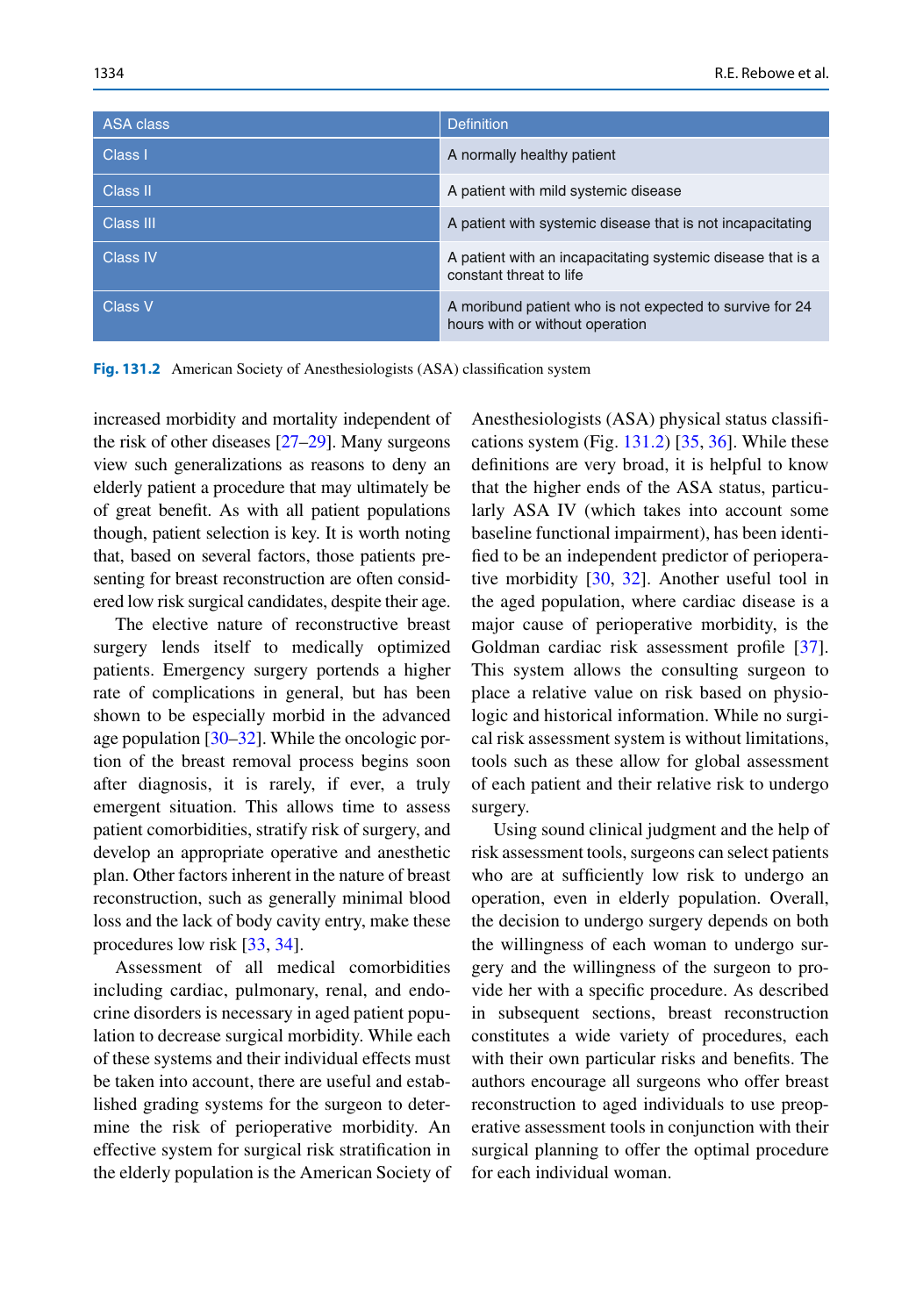## **131.2.4 Differences in Treatment of Cancer in the Elderly**

 Breast cancer remains prevalent in the United States, with each woman having a 1 in 8 chance that she will develop breast cancer in her lifetime. Despite this, survivorship trends have improved with the overall breast cancer death rates down 34 % since 1990  $[38]$ . Improved survival is no doubt due to the advancement of both medical and surgical techniques for disease control. There are some trends in breast cancer treatment that will affect women of advanced age in particular, and taking these factors into consideration when planning for breast reconstruction is of the utmost importance.

 In treating older women, it is important to understand the biology of the disease, and the impact comorbidities have on survival [39]. Generally, breast cancer in the elderly is less aggressive than in younger patients. The breast cancers tend to be low grade, node negative, and estrogen receptor positive. Life expectancy in older patients can still be substantial- 16 years for a 70 year old and greater than 6 years for a healthy 80 year old  $[40]$ . In contrast, a shorter life expectancy leaves less time for local recurrence. Overall survival for older women with breast cancer is directly related to the presence of comorbid conditions (e.g. coronary artery disease, diabetes, and respiratory illnesses) [41]. Furthermore, patients' comorbidities may limit the choice of therapy. However as the population ages and many more people receive better health care and live healthy lives, more patients are candidates for aggressive breast cancer therapy.

 The National Adjuvant Breast and Bowel Project (NSABP) B-06 trial randomized women with breast cancer to either undergo a modified radical mastectomy, lumpectomy alone, or lumpectomy with breast radiation  $[42]$ . At 20-years of follow-up, there is no difference in survival between the three groups [43]. Breast conservation should be the standard surgical approach with an elective sentinel lymph node biopsy for a clinically negative axilla [39]. When

given a choice, women over 70 are more likely to choose breast-conserving surgery over a mastectomy  $[44]$ .

 Older women can tolerate breast irradiation as well as younger women; however, they may find 6 weeks of radiation therapy to be exhausting  $[45]$ . Furthermore, some patients may be too debilitated to undergo radiation treatments. There may be a favorable subgroup of women with T1 estrogen receptor positive, node negative cancers who can be treated with a hormonal therapy and forgo breast radiation. To test this hypothesis, the Cancer and Leukemia Group B (CALGB) initiated CALGB 9343, a randomized trial comparing the efficacy of tamoxifen alone (Tam) with tamoxifen plus RT (TamRT) in older women with ER-positive, clinical stage I breast cancer. Median follow-up for treated patients is now 12.6 years for these patients. At 10 years, 98 % of patients receiving TamRT (95 % CI, 96–99 %) compared with 90 % of those receiving Tam  $(95\% \text{ CI}, 85-93\%)$  were free from local and regional recurrences. Tenyear overall survival was 67 % (95 % CI, 62–72 %) and 66 % (95 % CI, 61–71 %) in the TamRT and Tam groups, respectively. Radiation may be eliminated in this select group of older women with estrogen receptor positive breast cancers  $[46]$ .

 Older women with estrogen receptor positive breast cancer should be treated with endocrine therapy if they are candidates. They can be given tamoxifen or an aromatase inhibitor (AI). AIs work by suppressing endogenous estrogen to an extremely low level in postmenopausal women. The Arimidex, Tamoxifen, Alone or in Combination (ATAC) trial, a randomized trial in postmenopausal women with operable breast cancer, showed that the use of anastrozole resulted in a longer disease free survival and time to recurrence than Tamoxifen [47]. Furthermore, women who are not surgical candidates due to their comorbidities with an estrogen receptor positive breast cancer can be given either tamoxifen or an aromatase inhibitor as their sole treatment of their breast cancer  $[48]$ .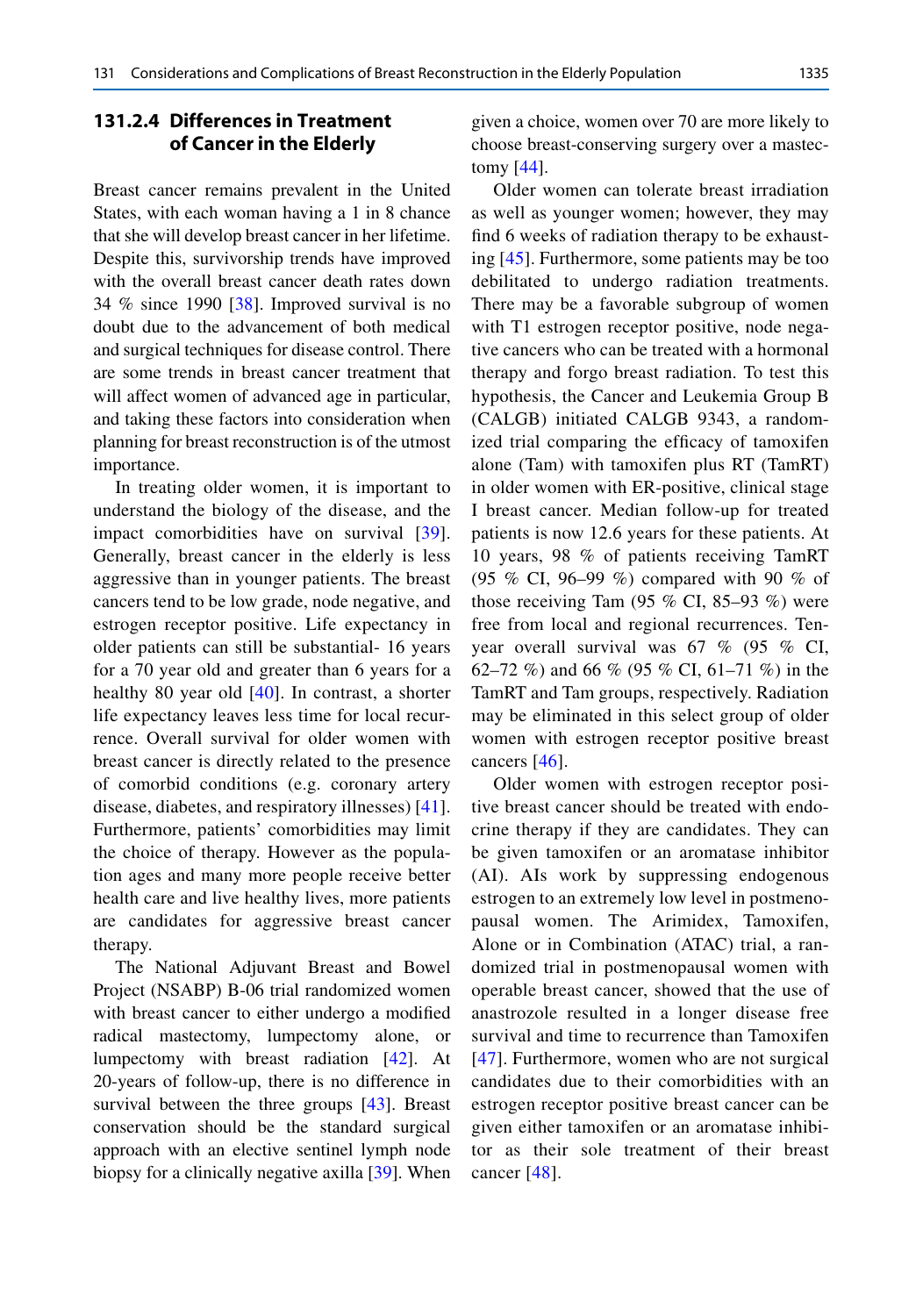# **131.3 Techniques for Breast Reconstruction in the Elderly**

# **131.3.1 Patient Education on Breast Reconstructive Options and Techniques in the Elderly Population**

 There are many factors to consider when offering breast reconstruction to the breast cancer patient with advanced age. Whether it is the fear of women to undergo further operative procedures, or the fear of surgeons to offer these women breast reconstruction, it is clear that advanced aged women tend to seek and receive reconstruction at a diminished rate when compared to their younger counterparts. August et al. in 1994 [49] reviewed 271 breast reconstructions at their institution from 1988 to 1992 and found that 7 % of women 60 years and older underwent breast reconstruction following mastectomy while 38 % of younger women pursued this option. A similar study by Alderman et al. [50] described 1,607 women out of 10,406 who underwent breast reconstruction (about 15 % of women in total) within 4 months of mastectomy. They found that compared to women of 45–54 years old, those 55–64, 65–74, and 75 and older were progressively less likely to undergo breast reconstruction (OR 0.48, OR 0.45, and OR 0.29 respectively). Levine et al.  $[51]$  confirmed differential rates of breast reconstruction in different age groups. In their retrospective review of 309 patients undergoing breast reconstruction at their institution over a 9 year period, they found that those women over the age of 60 seek reconstruction at a much lower rate. Of 91 women in their 40s, 30 women sought mastectomy alone while 61 women received mastectomy and reconstruction. Of the 59 included women in their 60s, only 14 women elected for post-mastectomy reconstruction while 45 women did not. Of women in their seventh decade of life, only 3 out of 25 women elected to have reconstruction.

 This trend is likely not only due to the woman's fear of undergoing surgery in advanced age, but also of the surgeon's fear of a suboptimal result or surgical morbidity. Indeed, in a study of 75 women between the ages of 60 and 77 who

underwent delayed breast reconstruction, only 16 % indicated that they had been given information regarding breast reconstruction following their mastectomy  $[52]$ . Though these trends are alarming, we hope that by presenting information on breast reconstruction in this population, we can alleviate many of the fears of clinicians who would otherwise not offer these women reconstruction as well as women who would not otherwise seek reconstruction.

### **131.3.2 Implant-Based Reconstruction**

 Details regarding implant-based breast reconstruction are presented in other chapters of this textbook and will therefore not be focused on here. Briefly, this technique most commonly involves at least two separate procedures. The first operation involves the placement of a tissue expander underneath the musculature of the anterior chest with or without the use of acellular dermal matrices (ADM). This tissue expander is then accessed and inflated with saline every  $1-2$ weeks following the initial surgery until the desired breast contour and volume is achieved. This tissue expander is removed at a later surgery and replaced with a permanent breast implant (Fig. [131.3](#page-6-0)).

 Several considerations should be given when planning implant-based reconstruction. Of utmost concern is the need for post mastectomy radiotherapy (PMRT). Radiation following expander placement is associated with a higher rate of complication, particularly capsular contracture.

 Poor cosmetic result, expander extrusion, and eventual implant loss are all potential further complications. Those receiving immediate implant reconstruction and subsequent radiation also have a high rate of reoperation for either correction of defects created by radiation or replacement of the reconstruction by an autologous flap. If at all possible, expander implant reconstruction should be delayed until after any planned radiation  $[53-55]$ . In contrast, chemotherapy does not seem to increase the complication rate of implantbased breast reconstruction, therefore implant/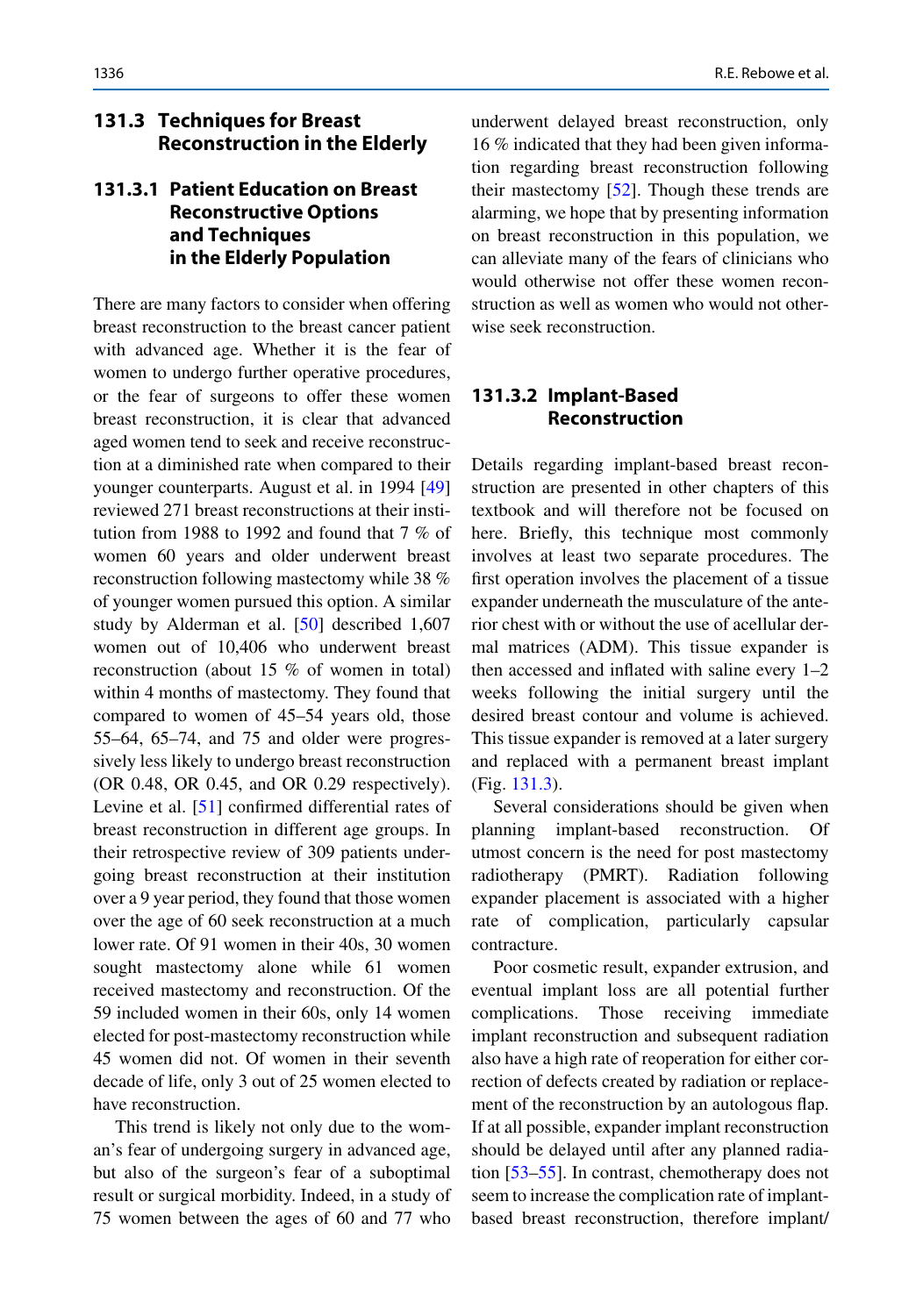<span id="page-6-0"></span>

**Fig. 131.3** Implant-based breast reconstruction. (*Top*) Pre-mastectomy female who is to undergo bilateral two stage implant-based reconstruction. (*Bottom*) Patient after completion of reconstruction

expander reconstruction may be safely performed in the immediate fashion in those patients who will receive adjuvant chemotherapy.

 In order to minimize the number of operative procedures and their associated anesthesia risks, it is reasonable to consider a single stage reconstruction where a permanent implant is inserted at the time of the initial procedure. The ability to perform single stage implant-based breast reconstruction depends on multiple factors. The amount and quality of the remaining mastectomy flaps will play a large role in the ability to perform this operation safely in a single stage. To this end, the reconstructive surgeon must understand what surgical options the oncologic surgeon is willing to offer to each patient, as skin-sparing mastectomy, nipple-sparing mastectomy, and other advanced mastectomy techniques are not available at all institutions nor are they applicable to every individual  $[56, 57]$ . Likewise, the plan for adjuvant therapies, specifically any indications for PMRT, must be evaluated by the reconstructive surgeon due to the fact that radiotherapy significantly increases the risk of complications associated with prosthetic-based reconstructions.

#### **131.3.3 Autologous Reconstruction**

 All of the autologous reconstructive options that are available to the younger woman are available to those women in the aged population. To list each option, its specific technique, and its specific indications would go beyond the scope of this chapter. However, the authors offer some insight into autologous breast reconstruction in the elderly population, as this reconstructive option has many advantages and disadvantages that must be considered when potentially using these techniques for women of advanced age.

 Many reconstructive surgeons hesitate to offer elderly women the option of autologous breast reconstruction. Autologous reconstruction lends itself to a longer initial operation, since both pedicled and free tissue options are time consuming endeavors when compared to implant-based procedures. Because increased operative and anesthetic times are associated with more complications, autologous reconstruction is often viewed as adding additional risk to patients who are already considered be in a higher risk category. Patient selection is key in this aspect. While such a statement may be obvious, it is particularly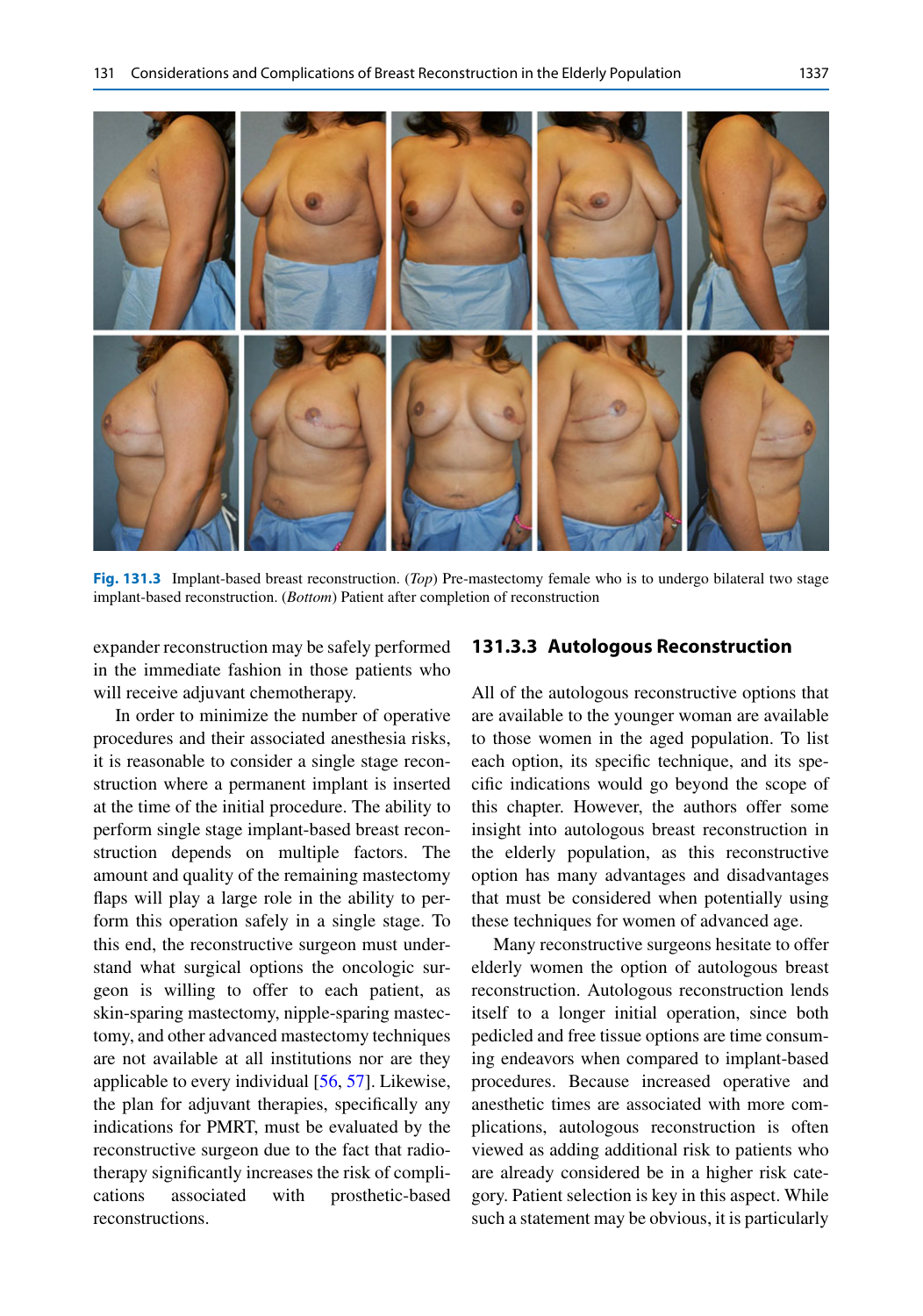

 **Fig. 131.4** Autologous free tissue reconstruction in a 70 year-old female. (*Top*) Preoperative image of a candidate patient with ample abdominal donor tissue. The patient is also noted to have a contralateral large, ptotic native breast. (*Bottom*) Patient after completion of reconstruc-

tion with deep inferior epigastric perforator flap and remaining reconstructive steps. Note that her abdominal scar is well hidden and there is adequate symmetry of volume and contour compared to the native breast

true in this circumstance. While the authors do agree that no woman should undergo undue risk, we also believe that aged patients should not be denied an intervention that would ultimately offer them the advantages listed below, simply due to their age. The screening tools mentioned above may be used to identify patients who are at an appropriately low risk for undergoing these procedures even in advanced age.

 Many surgeons may shy away from these surgeries in the elderly population due to donor site morbidity and extended post-operative hospital stay that accompanies autologous reconstructions. Though the initial hospital admission is longer for an autologous reconstruction, secondary breast procedures are completed on an outpatient basis or even an office-based setting. In addition, there are less return clinic visits associated with autologous reconstruction when compared to an expander-based reconstruction that requires the patient to return to clinic periodically for tissue expansion. Donor site morbidity may be seen as an unnecessary side effect of autologous breast reconstruction. However, by using a woman's own tissues for their breast reconstruction, the surgeon can prevent any long-term complications associated with the introduction of a foreign body, such as a breast implant. Modern techniques utilized in autologous breast reconstruction, such as microsurgical free tissue transfer including the muscle-sparing free Transverse Rectus Abdominis Myocutaneous (MS fTRAM) and Deep Inferior Epigastric Perforator (DIEP) flaps, limit donor site morbidity and maximize aesthetic value (Fig.  $131.4$ ) [58-60].

 Free tissue transfer in the elderly is an overall safe operation. In fact, multiple studies have observed that age itself is not a risk factor for complications from free tissue transfer. In these studies, a higher ASA status in the elderly individuals was related to an increased number of medical complications, but the overall rate of surgical comorbidities, such as flap loss, was generally the same as in younger populations  $[61-63]$ . For instance, Ozkan et al.  $[61]$  noted in their series of 58 free tissue transfers in 55 patients, that they did have an overall mortality rate of 5.4 %. They were quick to point out, however,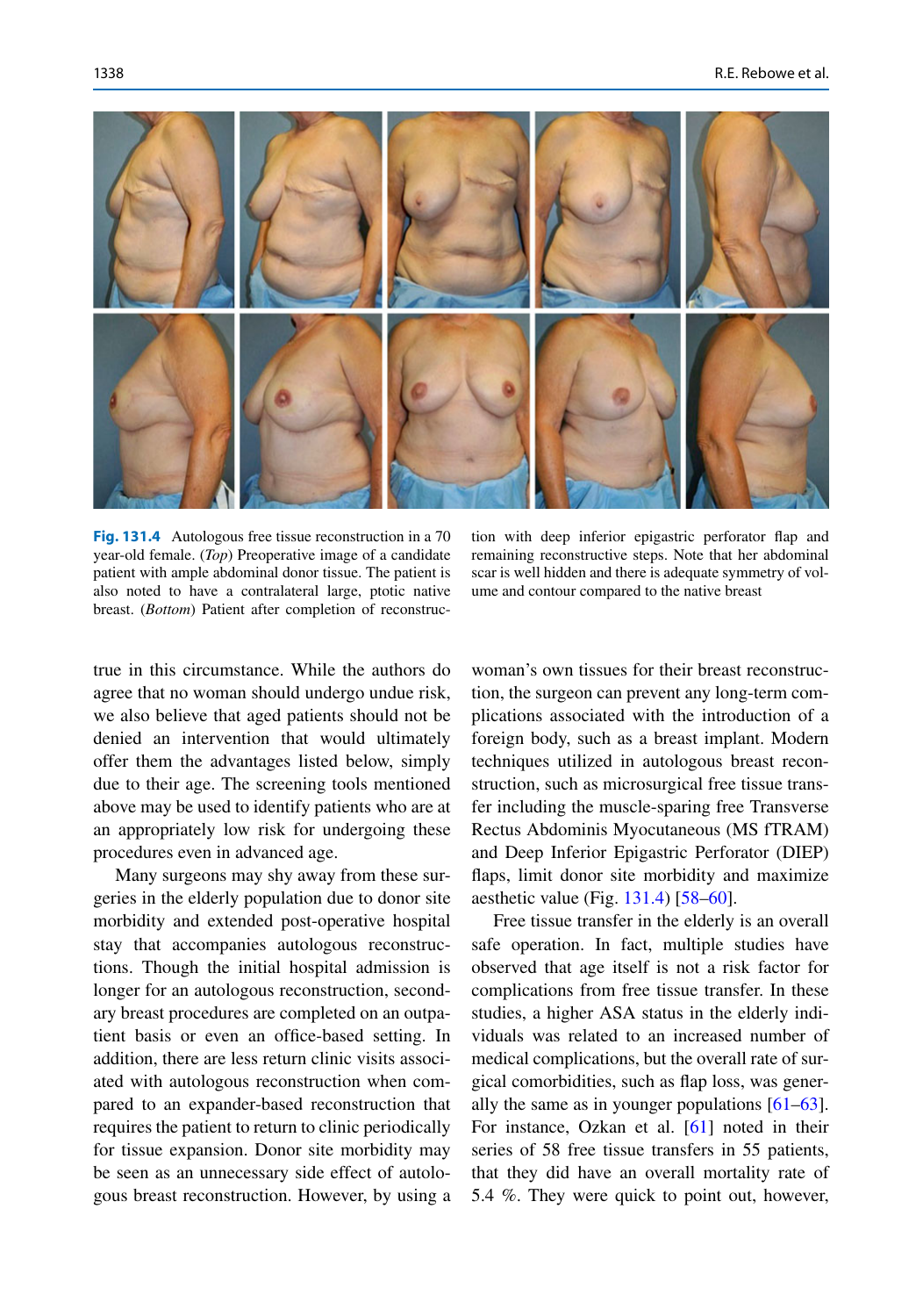that an increase in ASA status was the correlate to increased morbidity and mortality and in particular medical complications (correlation  $p = 0.0007$ ), rather than age itself being the predictor. In fact, in their remaining patients, the study did note an overall flap survival rate of 98.3 %. Likewise, in their study of 100 patients, Serletti et al. reported no mortalities, and only 8 of 104 flaps lost. All 8 instances of flap loss occurred in lower extremity reconstructions for advanced peripheral vascular disease, predisposing these patients to poor flap perfusion. Again, they noted a higher ASA class correlated with increased medical complications, with 64 % of those patients in ASA class III and 75 % of those in ASA class IV experiencing some type of medical complication. However, as noted above, there were no mortalities in this series [62].

 These results have also held true for microsurgical breast reconstruction. Chang, et al. [63] examined 818 autologous free-tissue transfers for breast reconstruction in 650 women between July 2002 and September 2009. All patients were separated into Group 1 (age  $\lt 50$ ), Group 2 (Age 50–59), Group 3 (Age 60–69) or Group 4 (Age <70). Overall, they report only 12 instances of flap loss  $(1.5\%)$ , across all age groups. Increasing age was not associated with an increased propensity for flap loss, as 10/12 lost free flaps occurred in the youngest age group. This group also noted that the incidence of medical complications did not differ among their cohorts, noting the rising rate of hypertension as the only statistically significant age dependent comorbidity. With rising rates in the elderly population. This study notes the high success rate and low complication rate of their particular population, noting no statistically significant increases in complications as the age of the cohort increased.

 Overall, autologous reconstruction has many advantages to offer the aged patient undergoing breast reconstruction. While there is a risk of donor site morbidity, utilizing new microvascular procedures that minimize abdominal wall resection can offer superior results that will be tolerated well by the overwhelming majority of women. Minor complications such as fat necrosis and abdominal contour irregularities can be

addressed during the subsequent stages of breast reconstruction. Despite the above, these revisions are often foregone, especially in elderly individuals. This may allow those with increased risk of surgery to have a complete reconstruction with only one exposure to anesthesia and no inherent risk of a prosthetic device.

## **131.4 Complications in Breast Reconstruction in the Elderly Population**

## **131.4.1 Implant-Based Reconstruction Specific Complications**

 Complications related to implant-based reconstruction are an important consideration, as most women in this age group undergo implant-based reconstruction. This choice is most likely based on the perceived benefit of a shorter initial operative duration and shorter hospital stay when compared to autologous tissue reconstruction [64]. However, expander-implant based reconstructive efforts have other significant risks to consider, as the use of prosthetic material lends itself to delayed complications, such as infection, extrusion, and possible wound healing problems. Capsular contracture is another delayed complication that may necessitate removal or revision of the breast prosthesis. Furthermore, those patients that choose to undergo a two stage reconstruction with both expanders and implants will still be exposing themselves to multiple operations  $[65, 66]$ .

 Overall, there remains controversy in the literature regarding the safety of implant-based breast reconstruction in the aged patient population. The literature shows differing views on the risk of implant-based reconstruction. Some studies show no evidence that age increases the risk for complications from this particular type of reconstruction  $[67]$ . However, there are many that have shown that advanced age puts women at increased risk from expander and implant based reconstruction. For instance, McCarthy et al.  $[24]$  found in their study focusing strictly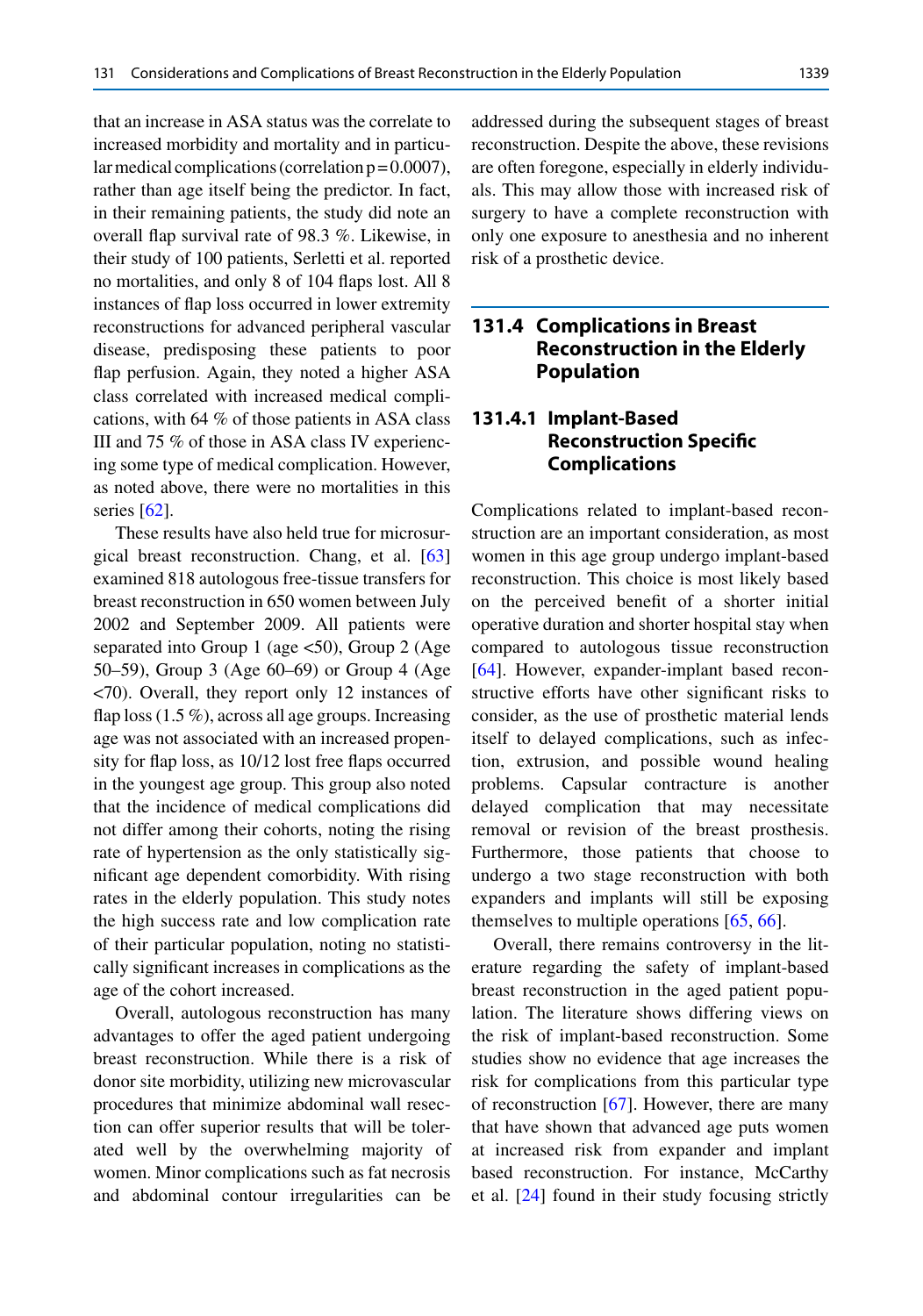$\overline{a}$ 

 $\mathbf{b}$ 

on implant and expander based reconstruction, that advanced age incurred a 2.5 fold greater risk of complications from expander-implant based reconstruction.

 In particular, implant based reconstruction has been shown to have a higher rate of complications than autogenous reconstruction in elderly individuals. Lipa et al. demonstrated a complication rate as high as 76 % in those women receiving implant based reconstruction, while those receiving latissimus dorsi flap reconstruction and TRAM flap reconstruction has complication rates of 41.7  $\%$  and 35  $\%$  respectively.[68] As noted by De Lorenzi et al. [69] implant reconstruction complications most frequently occurred in the delayed period, highlighting the unique risk of using prosthetic materials.

#### **131.4.1.1 Implant Infection**

 Implant infection is one of the most common complications in these patients secondary to the use of foreign material in the wound, and can be a very serious complication (Fig.  $131.5$ ). The overall incidence of implant infection and wound infection is low. At our institution, for instance, only two implants had to be removed from 65 patients receiving implant based reconstruction, with rates of infection and implant extrusion being similarly low  $[67, 70]$  $[67, 70]$  $[67, 70]$ . However, a recent meta-analysis of over 3,000 reconstructed breasts does show surgical site infection to be greatly increased in implant based reconstruction as compared to autologous tissue reconstruction (Relative risk of infection with autologous reconstruction: 0.37) [71].

 A special consideration should be mentioned here about the use of acellular dermal matrix (ADM) in expander/implant based reconstruction. While this technique is in popular use now, there is active debate over its efficacy in improving aesthetic outcomes and reducing overall complications, with various meta-analyses reporting different outcomes. Israeli noted that out of 11 studies comparing the rates of complications between implant reconstruction cases where ADMs were employed compared to those without their use, five studies note no increase in complications, while six studies noted an





**Fig. 131.5** Breast implant infection. (a) Breast implant infection indicated by incisional and mastectomy flap redness, edema, and pain as well as accompanying patient fever and chills. (**b**) Sero-purulent fluid drainage from the breast implant pocket, discolored inflammatory debris and unincorporated acellular dermal matrix (ADM)

increase in complications  $[72]$ . Of the studies that do mention increased rates of complications, infection and implant failure are mentioned frequently. As examples, Hoppe et al.  $[73]$  and Kim et al.  $[74]$  both note an increase in both infection and reconstructive failure. Hoppe et al. included studies with 4,817 breasts in total, 977 of which received reconstruction with ADM. They note an overall twofold increase in infection and implant extrusion. Kim et al. compared 19 studies utilizing ADM  $(n=2.037)$  with 35 studies utilizing submuscular implant placement ( $n = 12,837$ ). There was an increased relative risk of both infection and reconstructive failure utilizing ADM of 2.47 and 2.80 respectively. The goal in mentioning these studies is not to deter surgeons from utilizing the ADM,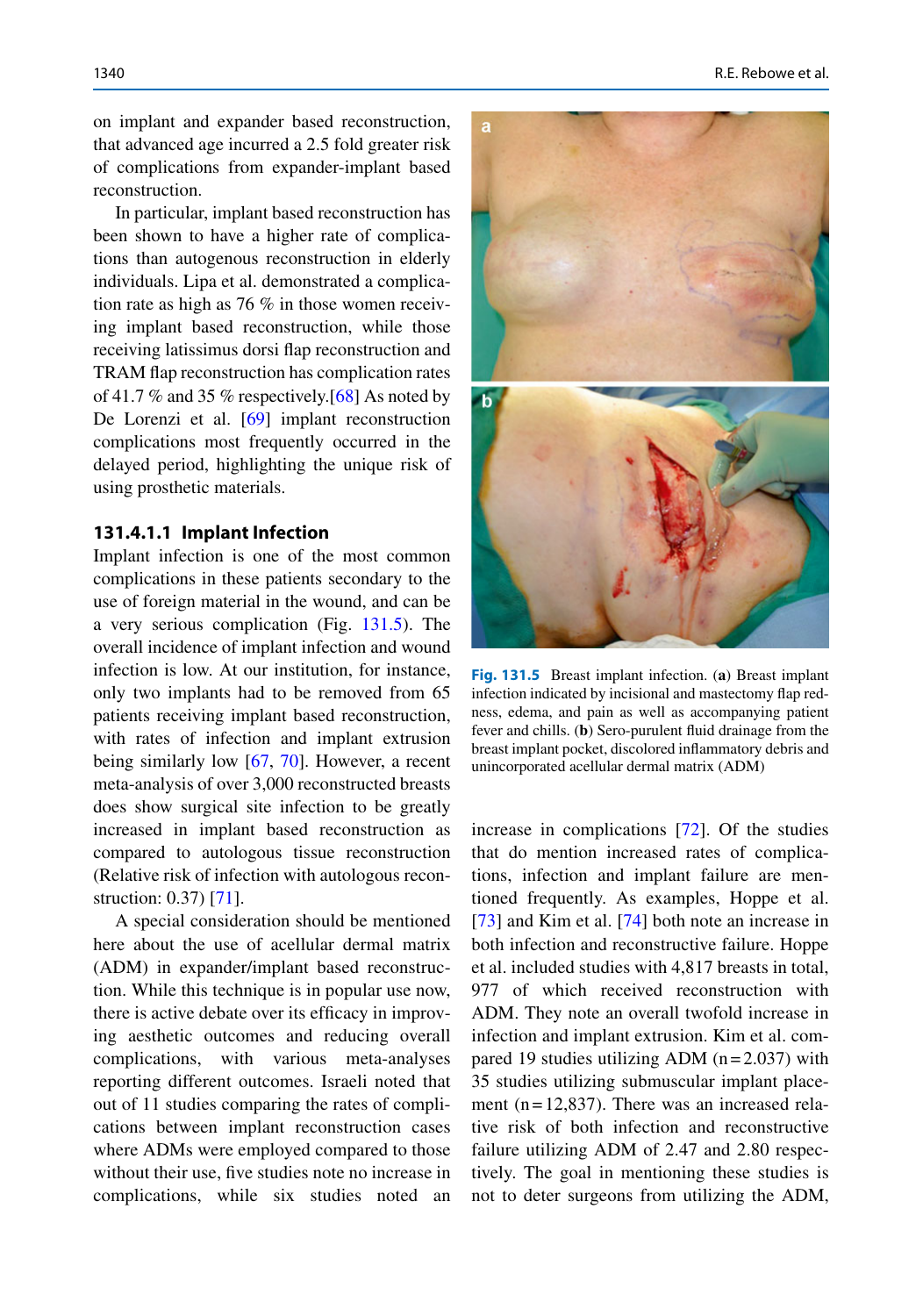but rather to make the reconstructive surgeon aware of potential complications should this option be chosen.

 Another consideration of the infected implant is its risk for exposure and further infection. Implant infection and extrusion are often managed as one, with implant removal and subsequent replacement. However, there are reports of successful management of this complication with antibiotic therapy, local wound care, and occasionally local flaps for implant coverage  $[66, 75, 76]$ .

#### **131.4.1.2 Capsular Contracture**

It is well known that the body will form a fibrous capsule around all implantable devices as part of a normal foreign body reaction. Pathologic capsule formation, i.e. capsular contracture, refers to a capsule which distorts the shape of the breast, becomes painful, or otherwise causes concern for the patient (Fig.  $131.6$ ). Most surgeons are familiar with this complication from breast augmentation, where the rate of capsular contracture can range from 5 to 8 % at 3 years to 11–19 % at 10 years [77]. The Baker classification system is used to describe the rate or grade of capsular contracture, utilizing Grades I-IV. Grades I and II denote a breast that looks natural, however Grade II denotes a breast that feels more firm than a natural breast. Grades III and IV are used to describe a breast that both feels and appears more firm and contracted, with Grade IV contracture signifying a painful hardening of the capsule that may trouble the

affected woman even at rest. More recently, Spear and Baker  $[78]$  modified this system to specifically describe breast reconstruction patients. This new system includes the subclassifications Class IA and IB, Class IB denoting a soft but visible implant. In their system, Spear and Baker consider Classes IA, IB, II, and III acceptable outcomes for breast reconstruction, whereas painful implants (Class IV) are unacceptable.

 Capsular contracture is often mentioned with breast reconstruction in regards to its prevalence with radiation. Indeed, high rates of capsular contracture have been noted in patients receiving postoperative radiation following implant-based reconstruction when compared to their non- irradiated cohorts. In their study of 107 patients treated with immediate implantbased reconstruction, Benediktsson el al [79] noted a capsular contracture rate of 41.7 % in irradiated patients vs. 14.5 % in non-irradiated patients. Behranwala et al. [55] noted similar rates of capsule formation at 14.1 % and 38.6 % in non- irradiated vs. irradiated breasts in their study of 136 breast reconstructions in 114 patients. While the mechanism of induction of capsular contracture is unknown, the literature is replete with similar studies corroborating these findings.

 The best treatment for capsular contracture is also a debate, but most surgeons would advocate a capsulectomy, either partial or complete. As mentioned previously, avoiding implant-based reconstruction until after all radiation therapy is



 **Fig. 131.6** Image demonstrating bilateral high grade capsular contracture. Patients with this deformity present with complaints of breast discomfort, asymmetry of implant position and shape, and an unnatural appearance of the breast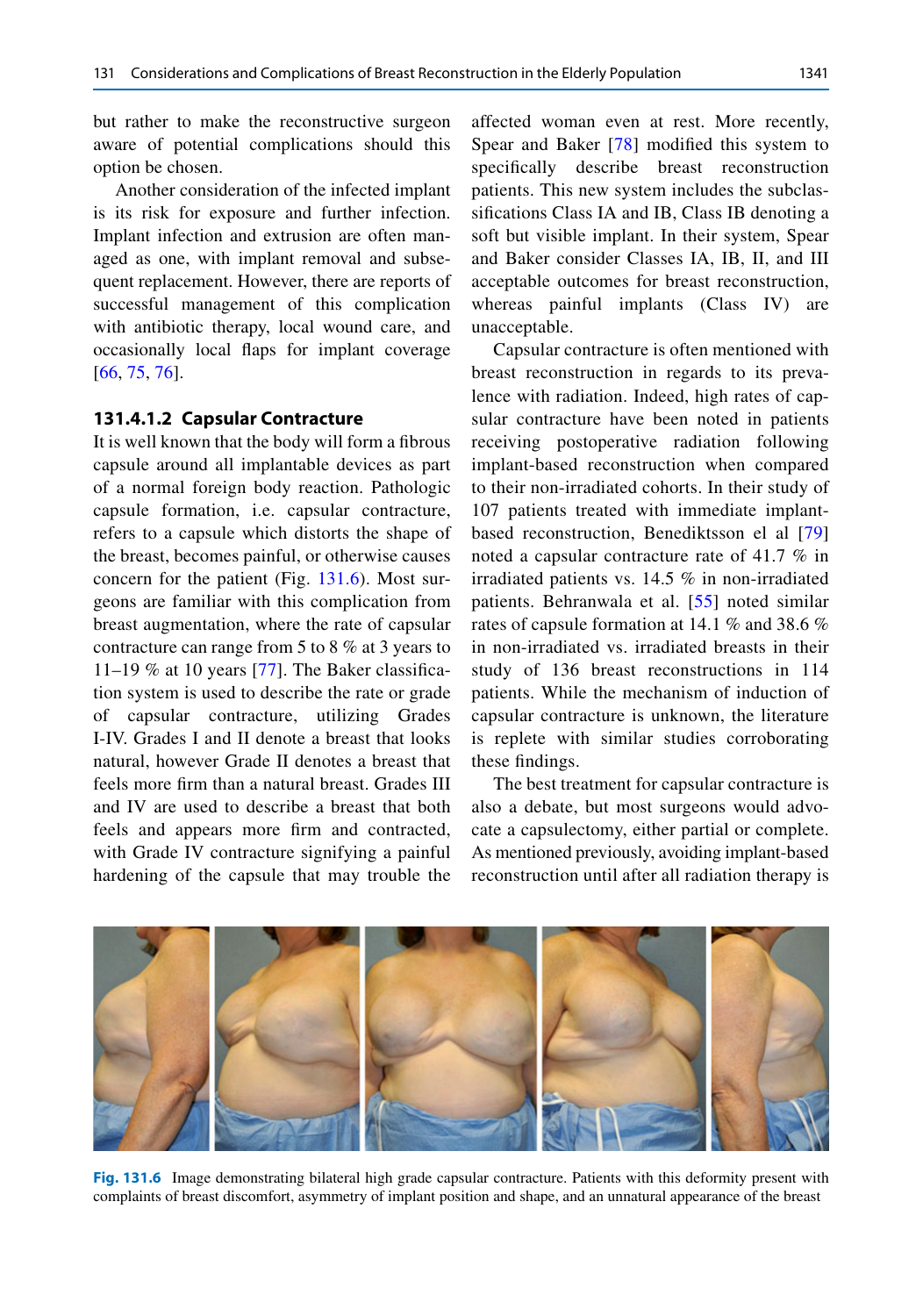#### <span id="page-11-0"></span>**131.4.1.3 Implant Rupture**

 Implant rupture is an infrequent complication, reported to be between 0.7 and 3.5 % in studies utilizing silicone implants used for reconstruction and augmentation, with lower rates (between 0.7 and 1.7 %) noted for breast reconstruction patients  $[80-83]$ . In all cases of implant rupture, the treatment is explantation and replacement if the affected woman so desires. Diagnosis can be difficult in silicone implant rupture, as the new cohesive gels have less of a tendency to leak. However, contour deformities, pain, and focal inflammation should all be treated with suspicion when examining a patient with previous silicone implants. Ultrasound and mammography may fail to detect the implant rupture with the cohesive material, and MRI may be warranted for further evaluation  $[84]$ .

 Saline implants are also prone to rupture, with reported incidence from under 1 % to over 8 %. These implants tend to deflate quickly, adding ease to the diagnosis of rupture. Their rupture may also be associated with pain, however, and the gold standard for treatment is still explantation and replacement. Risk factors for saline implant deflation include under-filling the implant by greater than 25 mL (OR 3.3) and implant size greater than  $450$  mL  $[85-88]$ .

#### **131.4.1.4 Mastectomy Skin Flap Necrosis**

While not specific to implant based reconstruction, we will briefly discuss mastectomy skin flap necrosis. The advent of skin sparing mastectomies allowed the reconstructive surgeon more tissue with which to cover the newly created breast mound. More recently, techniques for nipple- sparing mastectomy have been popularized, leading to increased use of a mastectomy technique in which the nipple areolar complex



**Fig. 131.7** Mastectomy flap loss. (a) Mastectomy Edge Necrosis. Blood supply to the distal edges of the mastectomy flaps can be caused by excessive tension placed while developing the flaps, tight closure of the skin flaps around an implant, or poor perfusion to the skin flaps from prior radiation. (b) Entire nipple and mastectomy flap loss. Occasionally, severe stress on the mastectomy skin flaps may manifest as complete loss of the mastectomy skin flap and possibly even the nipple. Such a complication can be problematic for further reconstruction as it increases the amount of skin needed for reconstruction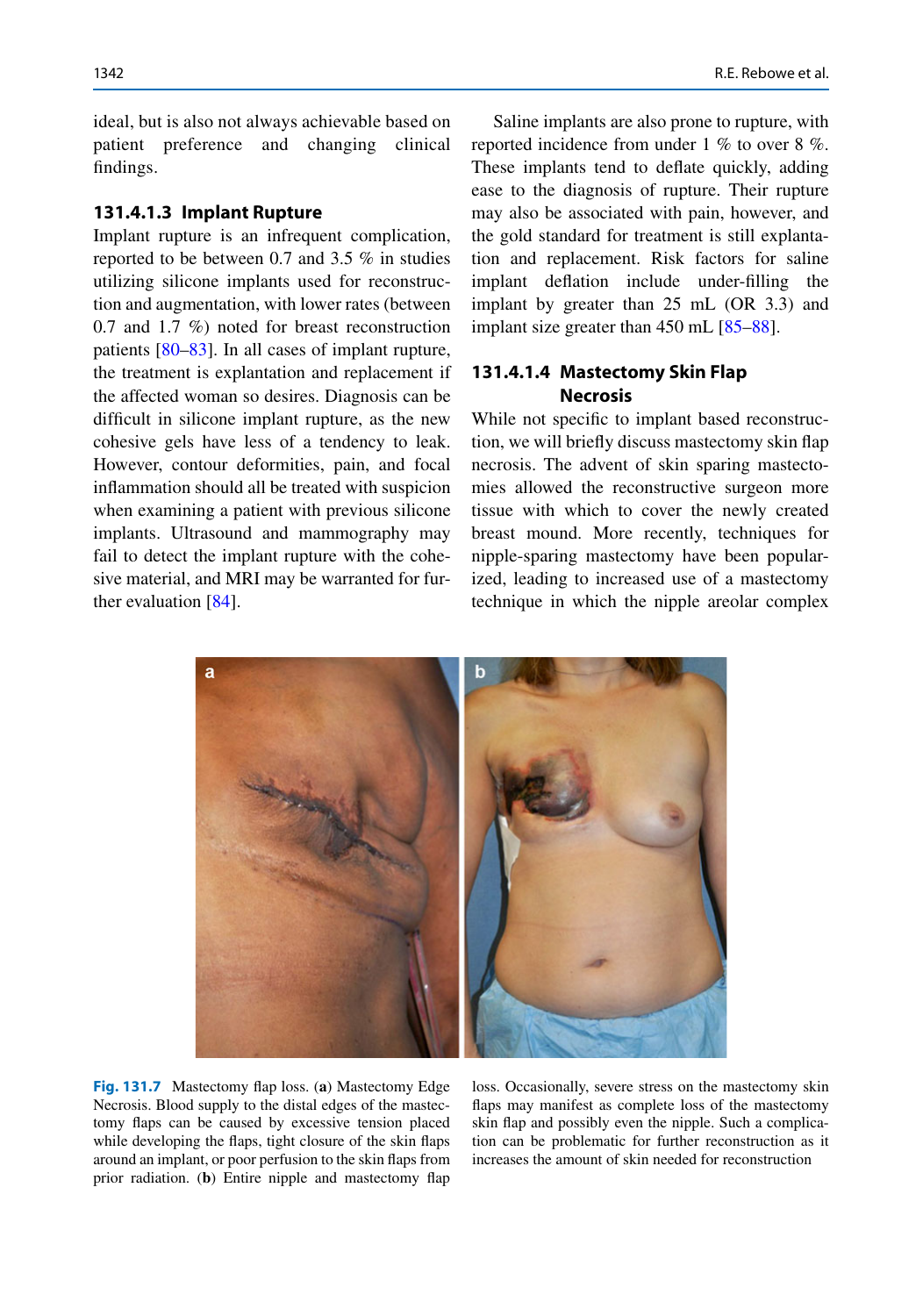(NAC) is preserved and does not require reconstruction. As a growing body of evidence indicates the oncologic safety of the technique in select patients, nipple-sparing mastectomy is growing in popularity in facilities familiar with its use  $[56, 57, 89]$  $[56, 57, 89]$  $[56, 57, 89]$ .

However, the skin flaps left behind by skinsparing and nipple-sparing mastectomies may be affected by ischemia and subsequent necrosis (Fig. 131.7). Aggressive tissue resection, skin flap closures with excess tension, and incision design have all been implicated as potential causes of mastectomy flap ischemia/necrosis. Rusby et al. [90] notes overall rates of total and partial nipple necrosis to the 8 % and 16 % respectively. A recent literature review by Endara et al.  $[91]$  cites a nipple necrosis rate as high as 82 % in patients where a trans-areolar incision is used, with other incisions having rates closer to those previously cited, between 8.8 and 17.8 %.

 Regardless of the rate, it is important that both the surgeon and the patient understand that the type of mastectomy and choice of incision may play an important role in the ultimate outcome of the breast reconstruction.

### **131.4.2 Autologous Tissue Reconstruction Specific Complications**

 A comprehensive review of the various complications of the extensive number of flaps that can be used for breast reconstruction is beyond the scope of this chapter. However, there are several complications associated with frequently employed breast reconstruction flaps that do bear mention. Listed here are the flaps and their common complications.

#### **131.4.2.1 Latissimus Dorsi Myocutaneous Flap**

The latissimus dorsi flap is one of the oldest techniques for the reconstruction of the breast mound [92]. Due to its relatively large donor site area and the large area of harvested muscle, latissimus dorsi flap reconstruction is often associated with

donor site problems, the most common of which is seroma  $[93, 94]$ . Seroma has been reported to occur in as high as 79 % of all women undergoing this procedure  $[95]$ . Advanced age has been proven to be an independent risk factor for increased serous fluid drainage from the donor site, as has an increased BMI [96]. Besides leaving surgical drains in place, ancillary interventions to minimize the risk of seroma formation include the use of quilting sutures and fibrin glue in the wound bed. These measures may prevent unnecessary morbidity, including extra clinic visits for management of un-drained fluid collections or seromas that may complicate wound healing  $[97, 98]$  $[97, 98]$  $[97, 98]$ . The latissimus dorsi myocutaneous flap may also be used with an expander/ implant for improved aesthetic results [99]. In doing so, though, the surgeon must be prepared to manage the additional possible complications of the prosthetic mentioned above.

#### **131.4.2.2 Transverse Rectus Abdominis Myocutaneous Flap**

Abdominally-based autologous flaps utilizing the rectus abdominis and its blood supply have proven to be an important part of the breast reconstruction algorithm. Though all abdominal flaps sacrifice, to some degree, the integrity of the abdominal wall, there have been significant improvements in microsurgical techniques that limit abdominal morbidity by limiting the amount of muscle sacrificed while maximizing the number of perforating vessels and blood flow to the overlying skin and subcutaneous soft tissues. The pedicled TRAM eventually evolved into the muscle sparing free TRAM (ms fTRAM), in which there were four version described. The MS-0 interrupted the rectus muscle entirely, while the MS-1 left a lateral strip of muscle intact. The MS-2 utilizes only a small central portion of muscle with its associated perforators. The MS-3 leaves no muscle attached, and is analogous to what we now know as the deep inferior epigastric artery perforator flap (DIEP)  $[100-104]$ .

 Despite the above described advancements, free tissue transfer breast reconstruction is not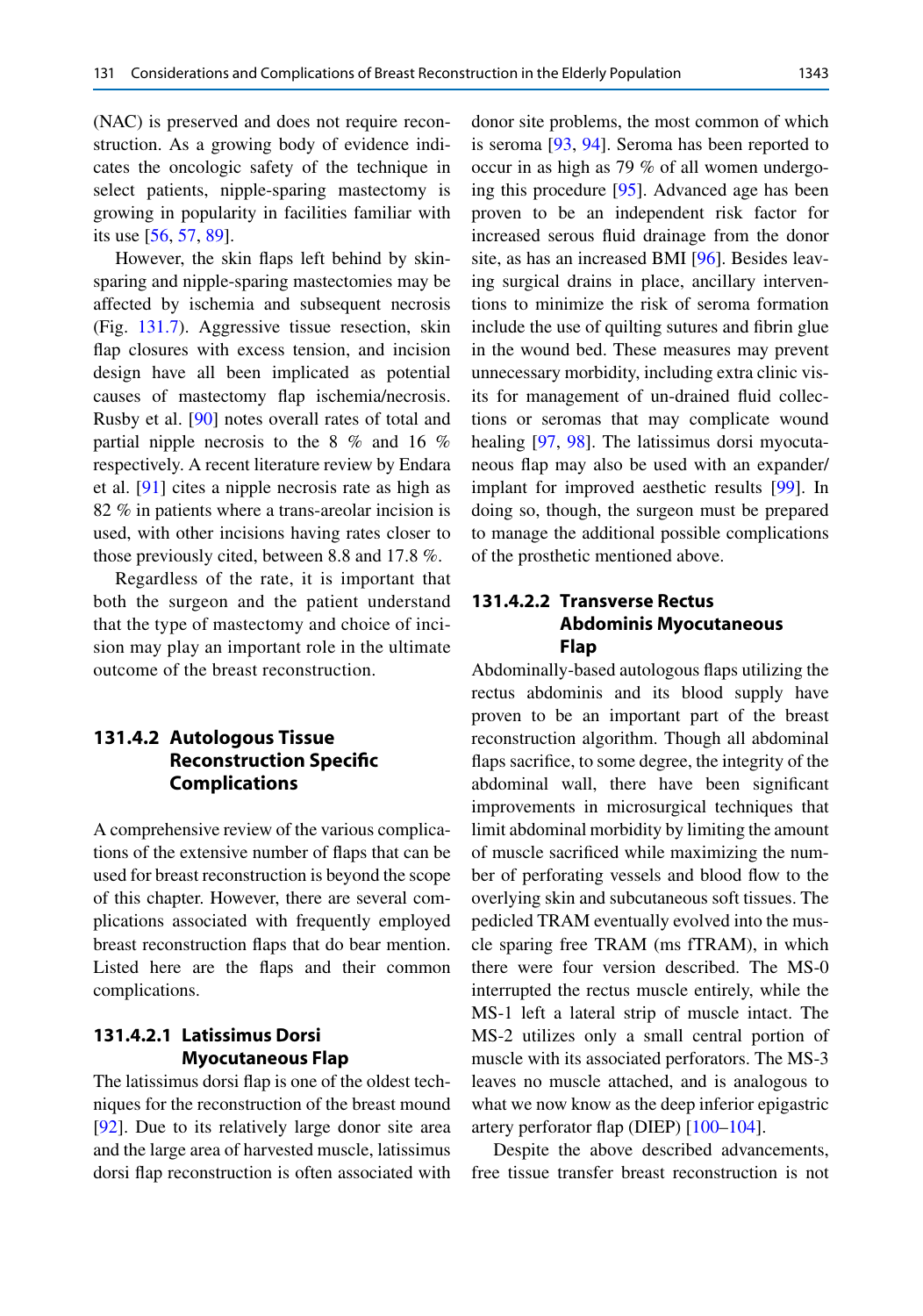without morbidity. Fat necrosis, abdominal wall bulge, and abdominal hernia represent the disadvantages of these operations. Fat necrosis results when a part of flap fatty tissue does not receive adequate blood supply. In general, as more muscle is taken with the microvascular flap, the less fat necrosis is seen. Presumably, this is due to an increased number of perforating vessels supplying the overlying fat. Thus, rates of fat necrosis have generally been noted to be higher in DIEP flaps than in free TRAM procedures, though this is not always reproducible nor is this fact always statistically significant  $[105, 106]$ . This fact does not mean, however, that an increased amount of harvested muscle will lead to less complications overall, as there are other significant complications to consider.

Significant morbidity of abdominal autologous reconstruction comes from abdominal wall bulge and hernia (Figs. 131.8 and 131.9). These complications are a result of the violation of the abdominal wall fascia while harvesting the necessary muscle or vessels necessary to supply the overlying fat and skin with adequate blood supply. As expected, as the harvested amount fascia and muscle increase, the rate of abdominal wall

bulge and hernia also increases. Thus, pedicled TRAM flaps have a significantly higher rate of abdominal bulge than free TRAM or DIEP flaps, while the latter two procedures have similar rates of these complications with the perforator flaps having a benefit in some studies. In particular, the meta-analysis stated that the relative risk of abdominal wall bulge or hernia in DIEP flaps was around half that of the TRAM flap. Specifically, they found that abdominal bulge occurred in 3.1  $%$  of patients who received a DIEP flap while those receiving a free TRAM flap reconstruction had a postoperative incidence of 5.9 %. Similarly, the rate of hernia was much lower in DIEP patients  $(0.8 \%)$  than in TRAM flap patients (3.9 %). These rates were comparable with other studies evaluating the same outcomes  $[60, 104,$  $[60, 104,$  $[60, 104,$ 106, 107].

#### **131.4.2.3 Flap Loss**

A brief mention must also be made about flap loss. It is a rare complication, occurring in roughly 1 % of free TRAM procedures and 1–3 % of DIEP procedures (Fig. 131.10)  $[106]$ . Though a rare complication, it is devastating to the patient, as she now has two surgically cre-



Fig. 131.8 Abdominal bulge. (a) Cutaneous markings and fascial bulging identified on dissection of the anterior abdominal wall. (**b**) The abdominal wall musculature

reveals that the defect is made up a weakening of the abdominal musculature due to violation of the fascia for dissection of the vascular pedicle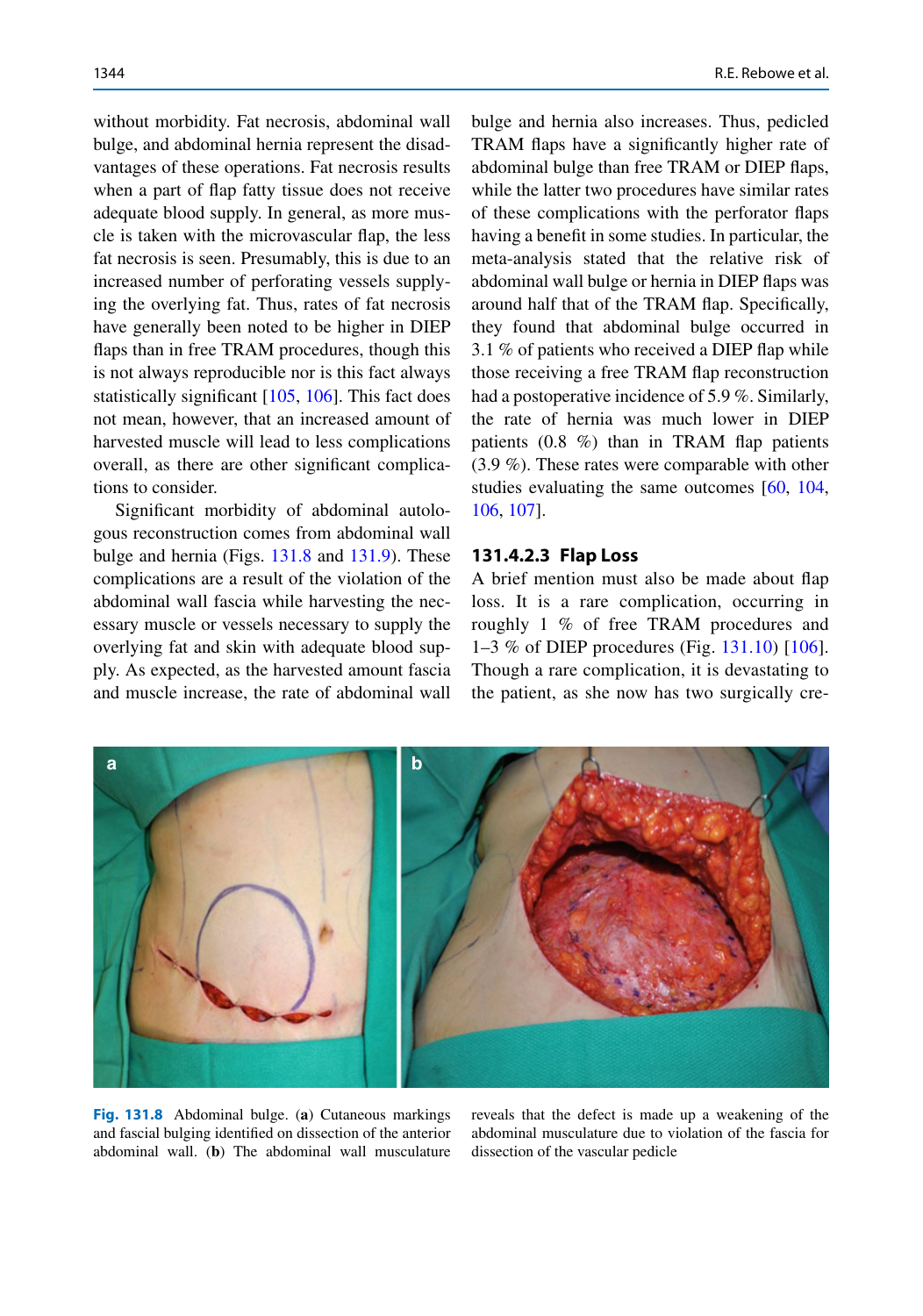<span id="page-14-0"></span>

**Fig. 131.9** Abdominal hernia. (a, b) Preoperative female presenting for autologous tissue reconstruction. Ample abdominal tissue as well as large, ptotic breasts and evidence of left chest irradiation injury are indications for autologous reconstruction. (c) Post-microsurgical free tissue transfer breast reconstruction from the abdominal donor site. Note the significant abdominal hernia located

ated defects and a partially or completely failed breast reconstruction. It is important to discuss this possibility with each woman that may undergo autologous breast reconstruction, whether pedicled or free. For those women that suffer flap loss, alternative reconstructions can

in the right lower quadrant at the site of flap harvest and pedicle dissection. (**d**) Intra-operative image of the abdominal hernia. (e) Reduction and repair of the abdominal bulge with prosthetic mesh material. Drains are left in place to prevent seroma formation around the foreign body

still be performed at a later time. Whether the subsequent reconstruction involves further attempt at autologous tissue reconstruction or conversion to an implant-based reconstruction should be a discussed thoroughly and all tools mentioned above employed.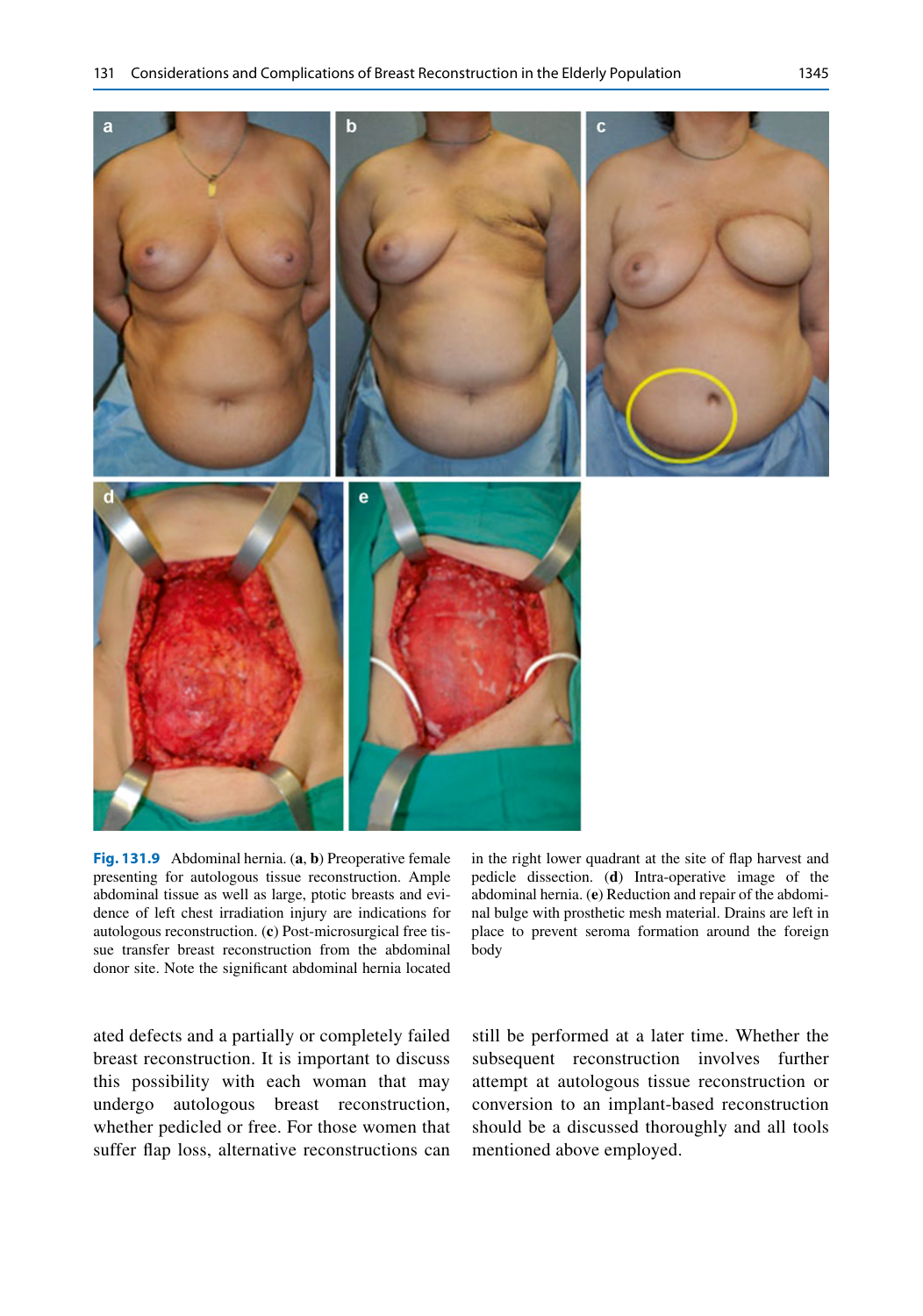<span id="page-15-0"></span>

**Fig. 131.10** Autologous flap tissue loss. (a) Preoperative image demonstrating wound separation and partial flap loss along the medial aspect of transferred flap. (**b**) Image

#### **Conclusions**

 Breast reconstruction in the aged woman is associated with specific considerations which must be recognized by oncologic and plastic surgeon alike. It is our intent with this chapter to show that all forms of breast reconstruction are safe for the elderly individual. The authors hope that with this information, both reconstructive and oncologic surgeons will feel more confident in offering breast reconstruction to patients of all ages and that a wide variety of safe and effective breast reconstruction techniques are available to the aged women who is appropriately selected.

## **References**

 1. Du Nouy PL (1916) Cicatrization of wounds: III. The relation between the age of the patient, the area of the wound, and the index of cicatrization. J Exp Med 24(5):461–470

demonstrating complete flap loss with loss of the entirety of the exposed skin paddle as well as deepithelialized and buried portions of the tissue transferred

- 2. Gosain A, DiPietro LA (2004) Aging and wound healing. World J Surg 28(3):321–326
- 3. Sgonc R, Gruber J (2013) Age-related aspects of cutaneous wound healing: a mini-review. Gerontology 59(2):159–164
- 4. Zouboulis CC, Makrantonaki E (2011) Clinical aspects and molecular diagnostics of skin aging. Clin Dermatol 29(1):3–14
- 5. Bruunsgaard H, Pedersen AN, Schroll M, Skinhøj P, Pedersen BK (2000) Proliferative responses of blood mononuclear cells (BMNC) in a cohort of elderly humans: role of lymphocyte phenotype and cytokine production. Clin Exp Immunol 119(3):433–440
- 6. Cohen BJ, Danon D, Roth GS (1987) Wound repair in mice as influenced by age and antimacrophage serum. J Gerontol 42(3):295–301
- 7. Plackett TP, Schilling EM, Faunce DE, Choudhry MA, Witte PL, Kovacs EJ (2003) Aging enhances lymphocyte cytokine defects after injury. FASEB J 17(6):688–689
- 8. Mirastschijski U, Jokuszies A, Vogt PM (2012) Skin wound healing: repair biology, wound, and scar treatment. In: Gurtner GC, Neligan P (eds) Plastic surgery. Elsevier, New York, pp 268–295
- 9. Ambrozy E, Waczulikova I, Willfort-Ehringer A, Ehringer H, Koppensteiner R, Gschwandtner ME (2009) Microcirculation in mixed arterial/venous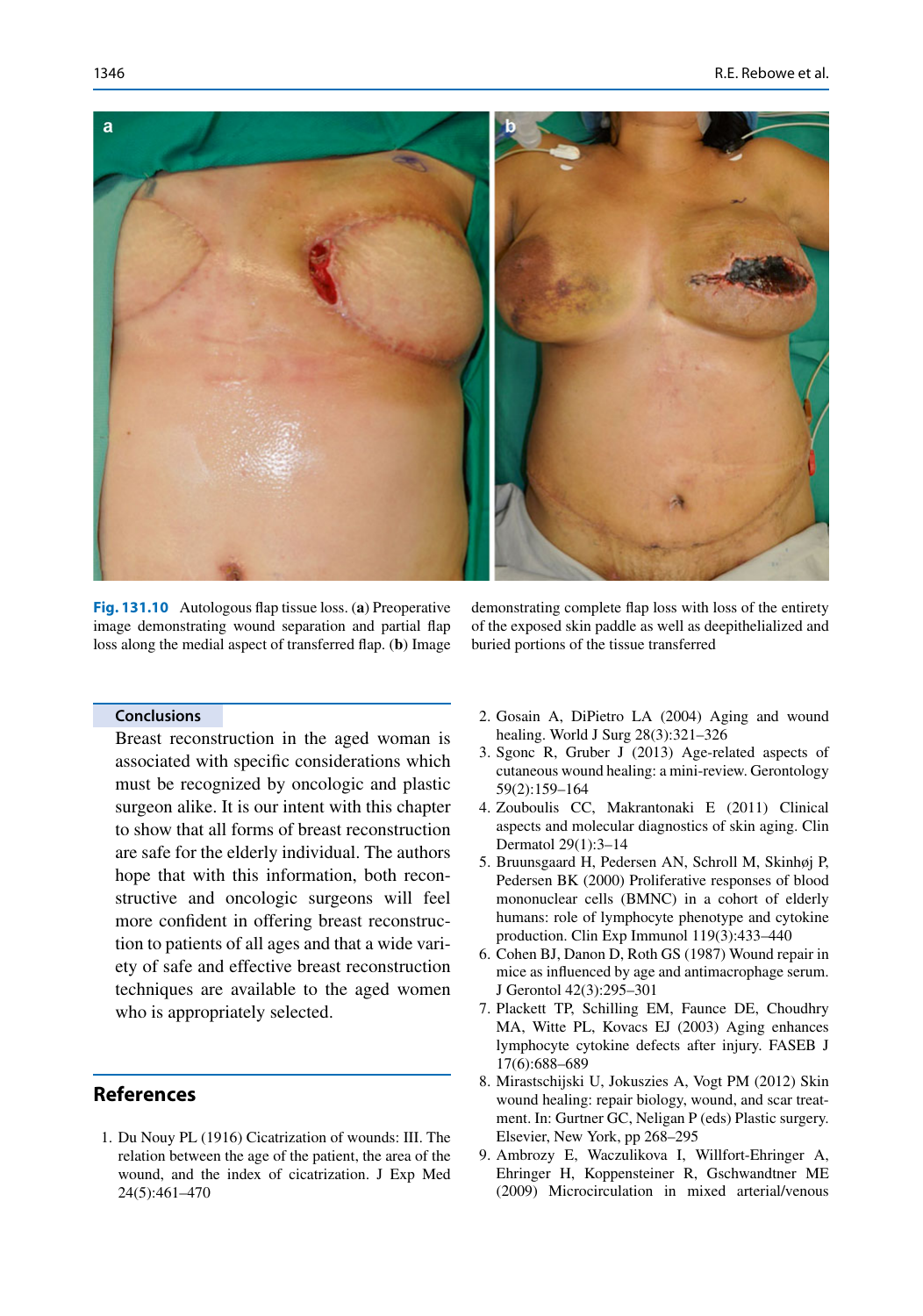<span id="page-16-0"></span>ulcers and the surrounding skin: clinical study using a laser Doppler perfusion imager and capillary microscopy. Wound Repair Regen 17(1):19–24

- 10. Gschwandtner ME, Ambrózy E, Marić S, Willfort A, Schneider B, Böhler K, Gaggl U, Ehringer H (2001) Microcirculation is similar in ischemic and venous ulcers. Microvasc Res 62(3):226–235
- 11. Riefkohl R, Wolfe JA, Cox EB, McCarty KS Jr (1986) Association between cutaneous occlusive vascular disease, cigarette smoking, and skin slough after rhytidectomy. Plast Reconstr Surg 77(4):592–595
- 12. Holt DR, Kirk SJ, Regan MC, Hurson M, Lindblad WJ, Barbul A (1992) Effect of age on wound healing in healthy human beings. Surgery 112(2):293–297
- 13. Van de Kerkhof PC, Van Bergen B, Spruijt K, Kuiper JP (1994) Age-related changes in wound. Clin Exp Dermatol 9(5):369–374
- 14. Flegal KM et al (2002) Prevalence and trends in obesity among US adults, 1999–2000. JAMA 288(14): 1723–1727
- 15. Ogden CL, Carroll MD, Curtin LR, McDowell MA, Tabak CJ, Flegal KM (2006) Prevalence of overweight and obesity in the United States, 1999–2004. JAMA 295(13):1549–1555
- 16. Mokdad AH, Serdula MK, Dietz WH, Bowman BA, Marks JS, Koplan JP (2000) The continuing epidemic of obesity in the United States. JAMA 284(13):1650–1651
- 17. Despres JP, Lemieux I (2006) Abdominal obesity and metabolic syndrome. Nature 444(7121):881–887
- 18. Fischer JP, Wes AM, Kanchwala S, Kovach SJ (2014) Effect of BMI on modality-specific outcomes in immediate breast reconstruction (IBR)-a propensitymatched analysis using the 2005–2011 ACS-NSQIP datasets. J Plast Surg Hand Surg 48(5):297–304
- 19. Fischer JP, Wes AM, Tuggle CT, Wu LC (2014) Venous thromboembolism risk in mastectomy and immediate breast reconstruction: analysis of the 2005 to 2011 American College of Surgeons National Surgical Quality Improvement Program data sets. Plast Reconstr Surg 133(3):263e–273e
- 20. Fischer JP, Wes AM, Nelson JA, Serletti JM, Kovach SJ (2013) Factors associated with readmission following plastic surgery: a review of 10,669 procedures from the 2011 American College of Surgeons National Surgical Quality Improvement Program data set. Plast Reconstr Surg 132(3):666–674
- 21. Fischer JP, Wes AM, Tuggle CT 3rd, Serletti JM, Wu LC (2013) Risk analysis of early implant loss after immediate breast reconstruction: a review of 14,585 patients. J Am Coll Surg 217(6):983–990
- 22. Fischer JP, Nelson JA, Sieber B, Cleveland E, Kovach SJ, Wu LC, Serletti JM, Kanchwala S (2013) Free tissue transfer in the obese patient: an outcome and cost analysis in 1258 consecutive abdominally based reconstructions. Plast Reconstr Surg 131(5):681e–692e
- 23. Garvey PB, Villa MT, Rozanski AT, Liu J, Robb GL, Beahm EK (2012) The advantages of free abdominalbased flaps over implants for breast reconstruction in obese patients. Plast Reconstr Surg 130(5):991–1000
- 24. McCarthy CM, Mehrara BJ, Riedel E, Davidge K, Hinson A, Disa JJ, Cordeiro PG, Pusic AL (2008) Predicting complications following expander/implant breast reconstruction: an outcomes analysis based on preoperative clinical risk. Plast Reconstr Surg 121(6): 1886–1892
- 25. Schaverien MV, McCulley SJ (2014) Effect of obesity on outcomes of free autologous breast reconstruction: a meta-analysis. Microsurgery 34(6):484–497
- 26. Chang DW, Wang B, Robb GL, Reece GP, Miller MJ, Evans GR, Langstein HN, Kroll SS (2000) Effect of obesity on flap and donor-site complications in free transverse rectus abdominis myocutaneous flap breast reconstruction. Plast Reconstr Surg 105(5):1640–1648
- 27. Hosking MP, Warner MA, Lobdell CM, Offord KP, Melton LJ 3rd (1989) Outcomes of surgery in patients 90 years of age and older. JAMA 261(13):1909–1915
- 28. Turrentine FE, Wang H, Simpson VB, Jones RS (2006) Surgical risk factors, morbidity, and mortality in elderly patients. J Am Coll Surg 203(6):865–877
- 29. Story DA (2008) Postoperative complications in elderly patients and their significance for long-term prognosis. Curr Opin Anaesthesiol 21(3):375–379
- 30. Abbas S, Booth M (2003) Major abdominal surgery in octogenarians. N Z Med J 116(1172):U402
- 31. Becher RD, Hoth JJ, Miller PR, Mowery NT, Chang MC, Meredith JW (2011) A critical assessment of outcomes in emergency versus nonemergency general surgery using the American College of Surgeons National Surgical Quality Improvement Program database. Am Surg 77(7):951–959
- 32. Edwards AE, Seymour DG, McCarthy JM, Crumplin MK (1996) A 5-year survival study of general surgical patients aged 65 years and over. Anaesthesia 51(1):3–10
- 33. Thomas DR, Ritchie CS (1995) Preoperative assessment of older adults. J Am Geriatr Soc 43(7):811–821
- 34. Preston SD, Southall AR, Nel M, Das SK (2008) Geriatric surgery is about disease, not age. J R Soc Med 101(8):409–415
- 35. Qaseem A, Snow V, Fitterman N, Hornbake ER, Lawrence VA, Smetana GW, Weiss K, Owens DK, Aronson M, Barry P, Casey DE Jr, Cross JT Jr, Fitterman N, Sherif KD, Weiss KB, Clinical Efficacy Assessment Subcommittee of the American College of Physicians (2006) Risk assessment for and strategies to reduce perioperative pulmonary complications for patients undergoing noncardiothoracic surgery: a guideline from the American College of Physicians. Ann Intern Med 144(8):575–580
- 36. Owens WD, Felts JA, Spitznagel EL Jr (1978) ASA physical status classifications: a study of consistency of ratings. Anesthesiology 49(4):239–243
- 37. Goldman L, Caldera DL, Nussbaum SR, Southwick FS, Krogstad D, Murray B, Burke DS, O'Malley TA, Goroll AH, Caplan CH, Nolan J, Carabello B, Slater EE (1977) Multifactorial index of cardiac risk in noncardiac surgical procedures. N Engl J Med 297(16): 845–850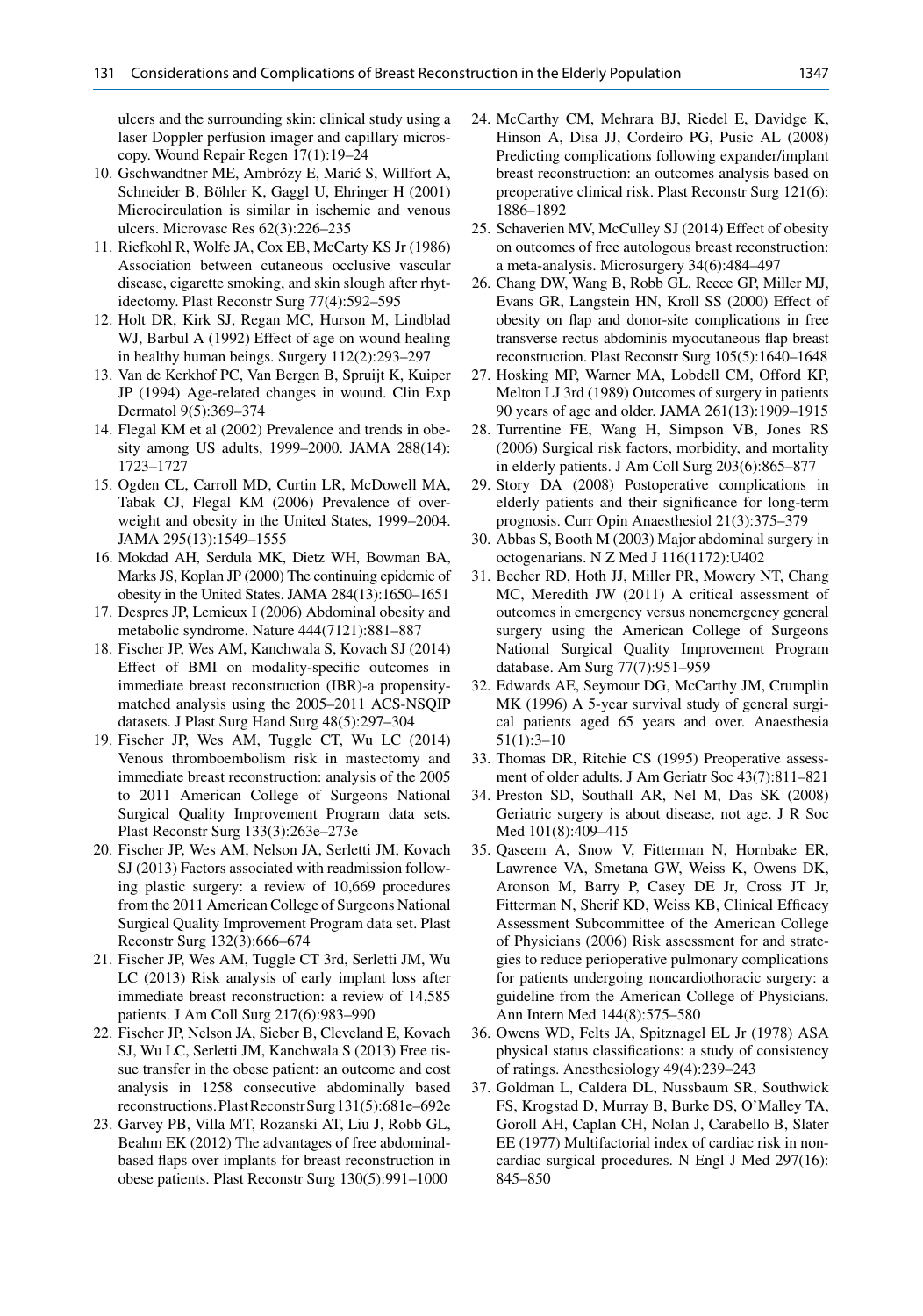- <span id="page-17-0"></span> 38. DeSantis C, Ma J, Bryan L, Jemal A (2014) Breast cancer statistics, 2013. CA Cancer J Clin 64(1): 52–62
- 39. Howard-McNatt M, Hughes KS, Schnaper LA, Jones JL, Gadd M, Smith BL (2005) Breast ENT in older women. Surg Oncol Clin N Am 14(1):85–102
- 40. Extermann M, Balducci L, Lyman GH (2000) What threshold for adjuvant therapy in older breast cancer patients? J Clin Oncol 18(8):1709–1717
- 41. Satariano WA, Ragland DR (1994) The effect of comorbidity on 3-year survival of women with primary breast cancer. Ann Intern Med 120(2):104–110
- 42. Fisher B, Bauer M, Margolese R, Poisson R, Pilch Y, Redmond C, Fisher E, Wolmark N, Deutsch M, Montague E et al (1985) Five-year results of a randomized clinical trial comparing total mastectomy and segmental mastectomy with or without radiation in the treatment of breast cancer. N Engl J Med 312(11):665–673
- 43. Fisher B, Anderson S, Bryant J, Margolese RG, Deutsch M, Fisher ER, Jeong JH, Wolmark N (2002) Twenty-year follow-up of a randomized trial comparing total mastectomy, lumpectomy, and lumpectomy plus irradiation for the treatment of invasive breast cancer. N Engl J Med 347(16):1233–1241
- 44. Sandison AJ, Gold DM, Wright P, Jones PA (1996) Breast conservation or mastectomy: treatment choice of women aged 70 years and older. Br J Surg 83(7): 994–996
- 45. Lindsey AM, Larson PJ, Dodd MJ, Brecht ML, Packer A (1994) Comorbidity, nutritional intake, social support, weight, and functional status over time in older cancer patients receiving radiotherapy. Cancer Nurs 17(2):113–124
- 46. Hughes KS, Schnaper LA, Bellon JR, Cirrincione CT, Berry DA, McCormick B, Muss HB, Smith BL, Hudis CA, Winer EP, Wood WC (2013) Lumpectomy plus tamoxifen with or without irradiation in women age 70 years or older with early breast cancer: long-term follow-up of CALGB 9343. J Clin Oncol 31(19): 2382–2387
- 47. Baum M, Budzar AU, Cuzick J, Forbes J, Houghton JH, Klijn JG, Sahmoud T, ATAC Trialists' Group (2002) Anastrozole alone or in combination with tamoxifen versus tamoxifen alone for adjuvant treatment of postmenopausal women with early breast cancer: first results of the ATAC randomised trial. Lancet 359(9324):2131–2139
- 48. Morgan J, Wyld L, Collins KA, Reed MW (2014) Surgery versus primary endocrine therapy for operable primary breast cancer in elderly women (70 years plus). Cochrane Database Syst Rev 5, CD004272
- 49. August DA, Wilkins E, Rea T (1994) Breast reconstruction in older women. Surgery 115(6):663–668
- 50. Alderman AK, McMahon L Jr, Wilkins EG (2003) The national utilization of Immediate and early delayed breast reconstruction and the effect of sociodemographic factors. Plast Reconstr Surg 111(2):695–703
- 51. Levine SM, Levine A, Raghubir J, Levine JP (2012) A 10-year review of breast reconstruction in a

university- based public hospital. Ann Plast Surg 69(4):376–379

- 52. Bowman CC, Lennox PA, Clugston PA, Courtemanche DJ (2006) Breast reconstruction in older women: should age be an exclusion criterion? Plast Reconstr Surg 118(1):16–22
- 53. Spear SL, Onyewu C (2000) Staged breast reconstruction with saline-filled implants in the irradiated breast: recent trends and therapeutic implications. Plast Reconstr Surg 105(3):930–942
- 54. Kronowitz SJ (2012) Current status of implant-based breast reconstruction in patients receiving postmastectomy radiation therapy. Plast Reconstr Surg 130(4): 513e–523e
- 55. Behranwala KA, Dua RS, Ross GM, Ward A, A'hern R, Gui GP (2006) The influence of radiotherapy on capsule formation and aesthetic outcome after immediate breast reconstruction using biodimensional anatomical expander implants. J Plast Reconstr Aesthet Surg 59(10):1043–1051
- 56. Cunnick GH, Mokbel K (2004) Skin-sparing mastectomy. Am J Surg 188(1):78–84
- 57. Mallon P, Feron JG, Couturaud B, Fitoussi A, Lemasurier P, Guihard T, Cothier-Savay I, Reyal F (2013) The role of nipple-sparing mastectomy in breast cancer: a comprehensive review of the literature. Plast Reconstr Surg 131(5):969–984
- 58. Nahabedian MY, Tsangaris T, Momen B (2005) Breast reconstruction with the DIEP flap or the muscle-sparing (MS-2) free TRAM flap: is there a difference? Plast Reconstr Surg 115(2):436–444
- 59. Blondeel N, Vanderstraeten GG, Monstrey SJ, Van Landuyt K, Tonnard P, Lysens R, Boeckx WD, Matton G (1997) The donor site morbidity of free DIEP flaps and free TRAM flaps for breast reconstruction. Br J Plast Surg 50(5):322–330
- 60. Chang EI, Soto-Miranda MA, Zhang H, Nosrati N, Robb GL, Chang DW (2013) Comprehensive analysis of donor-site morbidity in abdominally based free flap breast reconstruction. Plast Reconstr Surg 132(6): 1383–1391
- 61. Ozkan O, Ozgentas HE, Islamoglu K, Boztug N, Bigat Z, Dikici MB (2005) Experiences with microsurgical tissue transfers in elderly patients. Microsurgery 25(5):390–395
- 62. Serletti JM, Higgins JP, Moran S, Orlando GS (2000) Factors affecting outcome in free-tissue transfer in the elderly. Plast Reconstr Surg 106(1):66–70
- 63. Chang EI, Vaca L, DaLio AL, Festekjian JH, Crisera CA (2011) Assessment of advanced age as a risk factor in microvascular breast reconstruction. Ann Plast Surg 67(3):255–259
- 64. Zidak M, Zidak D, Cupurdija K, Lacković Z, Korusić A, Held R, Vergles D, Rudman F, Horzić M (2012) Immediate breast reconstruction in relation to women's age. Coll Antropol 36(3):835–839
- 65. Peled AW, Stover AC, Foster RD, McGrath MH, Hwang ES (2012) Long-term reconstructive outcomes after expander-implant breast reconstruction with serious infectious or wound-healing complications. Ann Plast Surg 68(4):369–373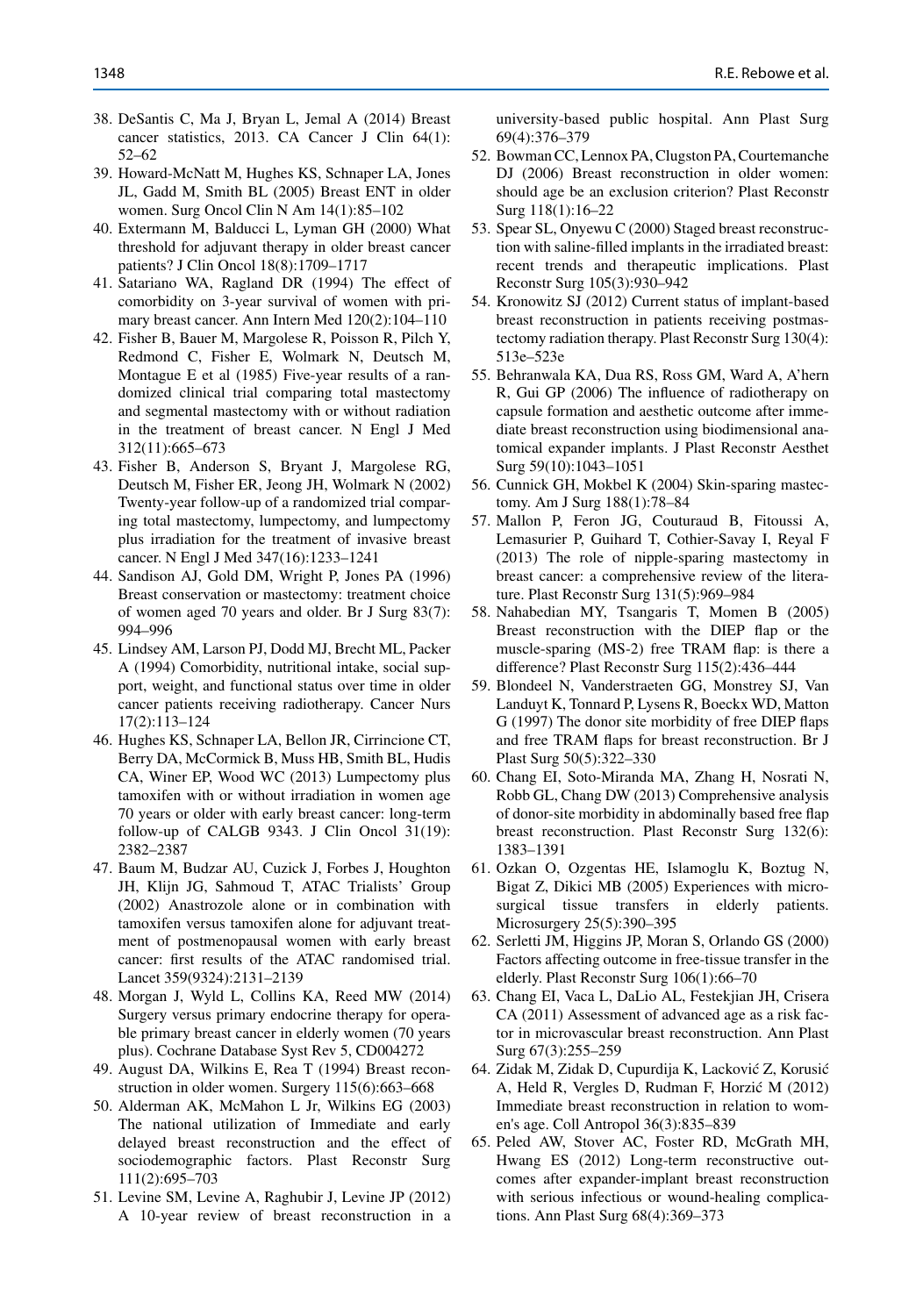- <span id="page-18-0"></span> 66. Bennett SP, Fitoussi AD, Berry MG, Couturaud B, Salmon RJ (2011) Management of exposed, infected implant-based breast reconstruction and strategies for salvage. J Plast Reconstr Aesthet Surg 64(10): 1270–1277
- 67. Nahabedian MY, Tsangaris T, Momen B, Manson PN (2003) Infectious complications following breast reconstruction with expanders and implants. Plast Reconstr Surg 112(2):467–476
- 68. Lipa JE, Youssef AA, Kuerer HM, Robb GL, Chang DW (2003) Breast reconstruction in older women: advantages of autogenous tissue. Plast Reconstr Surg 111(3):1110–1121
- 69. De Lorenzi F, Rietjens M, Soresina M, Rossetto F, Bosco R, Vento AR, Monti S, Petit JY (2010) Immediate breast reconstruction in the elderly: can it be considered an integral step of breast cancer treatment? The experience of the European Institute of Oncology, Milan. J Plast Reconstr Aesthet Surg 63(3): 511–515
- 70. Howard-McNatt M, Forsberg C, Levine EA, DeFranzo A, Marks M, David L (2011) Breast cancer reconstruction in the elderly. Am Surg 77(12): 1640–1643
- 71. Tsoi B, Ziolkowski NI, Thoma A, Campbell K, O'Reilly D, Goeree R (2014) Safety of tissue expander/implant versus autologous abdominal tissue breast reconstruction in postmastectomy breast cancer patients: a systematic review and meta-analysis. Plast Reconstr Surg 133(2):234–249
- 72. Israeli R (2012) Complications of acellular dermal matrices in breast surgery. Plast Reconstr Surg 130(5 Suppl 2):159S–172S
- 73. Hoppe IC, Yueh JH, Wei CH, Ahuja NK, Patel PP, Datiashvili RO (2011) Complications following expander/implant breast reconstruction utilizing acellular dermal matrix: a systematic review and meta-analysis. Eplasty 11, e40
- 74. Kim JY, Davila AA, Persing S, Connor CM, Jovanovic B, Khan SA, Fine N, Rawlani V (2012) A meta-analysis of human acellular dermis and submuscular tissue expander breast reconstruction. Plast Reconstr Surg 129(1):28–41
- 75. Spear SL, Howard MA, Boehmler JH, Ducic I, Low M, Abbruzzesse MR (2004) The infected or exposed breast implant: management and treatment strategies. Plast Reconstr Surg 113(6):1634–1644
- 76. Spear SL, Seruya M (2010) Management of the infected or exposed breast prosthesis: a single surgeon's 15-year experience with 69 patients. Plast Reconstr Surg 125(4):1074–1084
- 77. Hidalgo DA, Spector JA (2014) Breast augmentation. Plast Reconstr Surg 133(4):567e–583e
- 78. Spear SL, Baker JL Jr (1995) Classification of capsular contracture after prosthetic breast reconstruction. Plast Reconstr Surg 96(5):1119–1123
- 79. Benediktsson K, Perbeck L (2006) Capsular contracture around saline-filled and textured subcutaneouslyplaced implants in irradiated and non-irradiated breast cancer patients: five years of monitoring of a prospective trial. J Plast Reconstr Aesthet Surg 59(1):27–34
- 80. Strock LL (2009) Two-stage expander implant reconstruction: recent experience. Plast Reconstr Surg 124(5):1429–1436
- 81. Spear SL, Murphy DK, Slicton A, Walker PS, Inamed Silicone Breast Implant U.S. Study Group (2007) Inamed silicone breast implant core study results at 6 years. Plast Reconstr Surg 120(7 Suppl 1):8S–16S
- 82. Cunningham B (2007) The Mentor Core Study on Silicone MemoryGel Breast Implants. Plast Reconstr Surg 120(7 Suppl 1):19S–29S
- 83. Cunningham B (2007) The Mentor Study on Contour Profile Gel Silicone MemoryGel Breast Implants. Plast Reconstr Surg 120(7 Suppl 1):33S–39S
- 84. Pinchuk V, Tymofii O, Tkach O, Zamkovoy V (2013) Implant ruptures after augmentation mammoplasty. Aesthetic Plast Surg 37(1):60–67
- 85. Rheingold LM, Yoo RP, Courtiss EH (1994) Experience with 326 inflatable breast implants. Plast Reconstr Surg 93(1):118–122
- 86. Gylbert L, Asplund O, Jurell G (1990) Capsular contracture after breast reconstruction with silicone-gel and saline-filled implants: a 6-year follow-up. Plast Reconstr Surg 85(3):373–377
- 87. Gutowski KA, Mesna GT, Cunningham BL (1997) Saline-filled breast implants: a Plastic Surgery Educational Foundation multicenter outcomes study. Plast Reconstr Surg 100(4):1019–1027
- 88. Rapaport DP, Stadelmann WK, Greenwald DP (1997) Incidence and natural history of saline-filled breast implant deflations: comparison of blunt-tipped versus cutting and tapered needles. Plast Reconstr Surg 100(4):1028–1032
- 89. de Alcantara FP, Capko D, Barry JM, Morrow M, Pusic A, Sacchini VS (2011) Nipple-sparing mastectomy for breast cancer and risk-reducing surgery: the Memorial Sloan-Kettering Cancer Center experience. Ann Surg Oncol 18(11):3117–3122
- 90. Rusby JE, Smith BL, Gui GP (2010) Nipple-sparing mastectomy. Br J Surg 97(3):305–316
- 91. Endara M, Chen D, Verma K, Nahabedian MY, Spear SL (2013) Breast reconstruction following nipplesparing mastectomy: a systematic review of the literature with pooled analysis. Plast Reconstr Surg 132(5): 1043–1054
- 92. Maxwell GP (1980) Iginio Tansini and the Origin of the latissimus dorsi musculocutaneous flap. Plast Reconstr Surg 65(5):686–692
- 93. Schwabegger A, Ninković M, Brenner E, Anderl H (1997) Seroma as a common donor site morbidity after harvesting the latissimus dorsi flap: observations on cause and prevention. Ann Plast Surg 38(6):594–597
- 94. Tomita K, Yano K, Masuoka T, Matsuda K, Takada A, Hosokawa K (2007) Postoperative seroma formation in breast reconstruction with latissimus dorsi flaps: a retrospective study of 174 consecutive cases. Ann Plast Surg 59(2):149–151
- 95. Delay E, Jorquera F, Pasi P, Gratadour AC (1999) Autologous latissimus breast reconstruction in association with the abdominal advancement flap: a new refinement in breast reconstruction. Ann Plast Surg 42(1):67–75